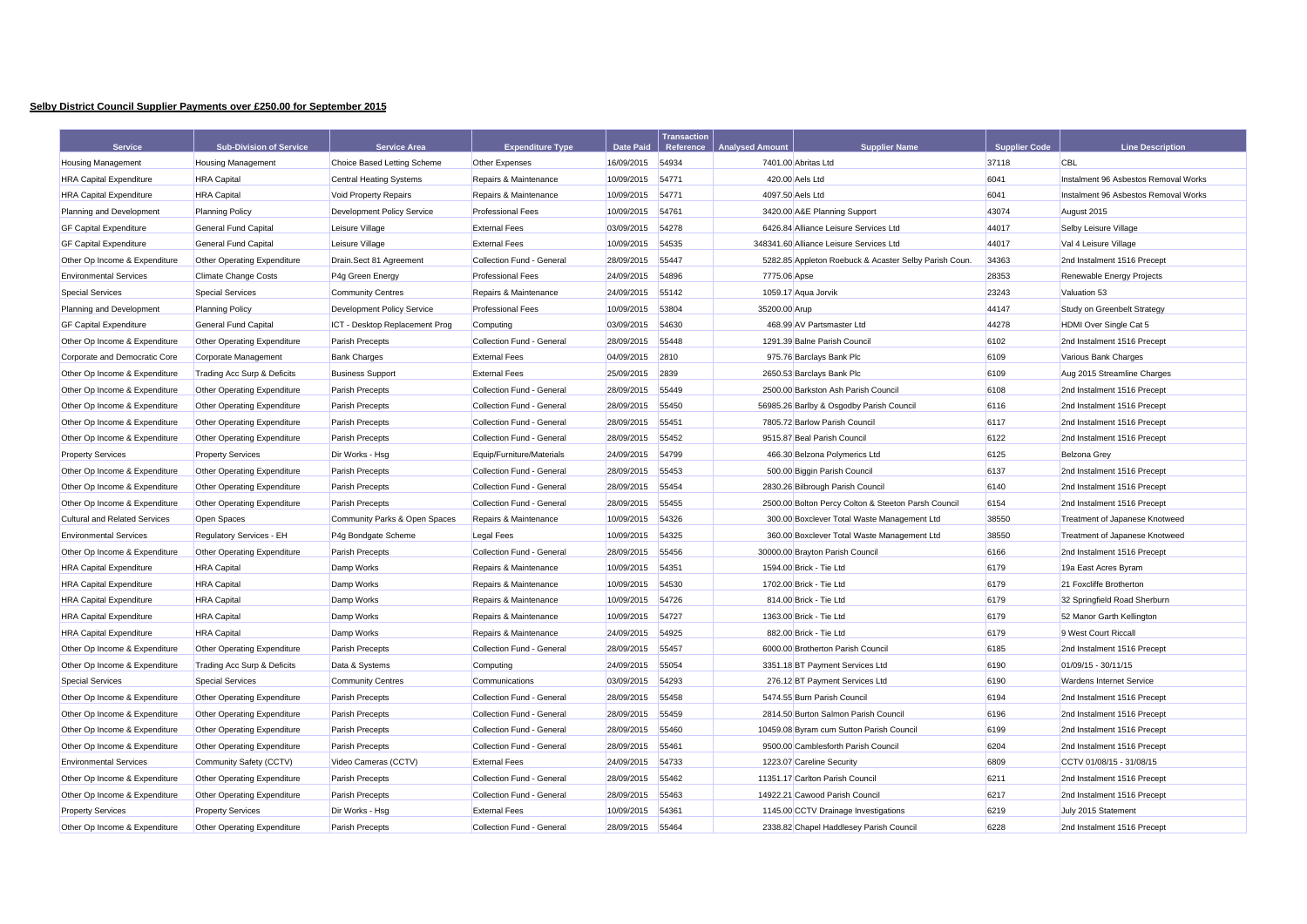| <b>Housing General Fund</b><br><b>Housing Strategy</b><br><b>Energy Advice Centre</b><br>Partnership Arrangements<br>24/09/2015<br>54921<br>3183.00 City of York Council<br>38054<br>Home Energy Project Manager<br>6262<br>Other Op Income & Expenditure<br>Collection Fund - General<br>28/09/2015<br>55466<br>10369.94 Cliffe Parish Council<br>2nd Instalment 1516 Precept<br>Other Operating Expenditure<br>Parish Precepts<br>Other Op Income & Expenditure<br>Parish Precepts<br>Collection Fund - General<br>28/09/2015<br>55467<br>972.50 Cridling Stubbs Parish Council<br>6314<br>2nd Instalment 1516 Precept<br>Other Operating Expenditure<br>24/09/2015 54732<br>609.49 Daisy Communications Ltd<br>6325<br>Other Op Income & Expenditure<br>Trading Acc Surp & Deficits<br><b>Central Telephones</b><br>Communications<br>August 2015<br><b>Property Services</b><br><b>Property Services</b><br>Dir Works - Hsg<br>Equip/Furniture/Materials<br>03/09/2015<br>54141<br>2771.25 DB Electrical Wholesale Selby Ltd<br>36613<br>July 2015 Statement<br>Dir Works - Hsg<br>16/09/2015<br>54640<br>2212.80 DB Electrical Wholesale Selby Ltd<br>36613<br><b>Property Services</b><br><b>Property Services</b><br>Equip/Furniture/Materials<br>August 2015 Statement<br>Gen Grants & Collection Fund<br>Taxation & Non-Specific Grants<br>Gen Fund Income<br>Misc Income<br>25/09/2015 2844<br>1175739.00 Dept for Communities & Local Govt<br>6345<br>210915 NNDR/RSG<br>25/09/2015<br>2844<br>1699494.00 Dept for Communities & Local Govt<br>6345<br>210915 NNDR/RSG<br><b>Holding &amp; Personal Accounts</b><br>Miscellaneous Holding Accounts<br>NNDR Coll Fund Account<br><b>Collection Fund</b><br>Planning and Development<br><b>Development Control</b><br>Development Management<br>Misc Income<br>24/09/2015<br>55306<br>375.00 Dpp One Ltd<br>45023<br>2015/0494/COU Planning Refund<br>6363<br>Other Op Income & Expenditure<br>Collection Fund - General<br>28/09/2015<br>55468<br>2750.00 Drax Parish Council<br>Other Operating Expenditure<br>Parish Precepts<br>2nd Instalment 1516 Precept<br>6383<br>Planning and Development<br>Development Control<br>Development Management<br><b>Professional Fees</b><br>03/09/2015<br>54485<br>319.15 East Riding of Yorkshire Council<br>July 2015 Staynor Hall Application<br>Planning and Development<br>Development Control<br>Development Management<br><b>Professional Fees</b><br>03/09/2015 54486<br>3340.00 East Riding of Yorkshire Council<br>6383<br>July 2015 Secondment<br>6383<br>Planning and Development<br>Economic Development<br>P4g Economic Dev. Commission<br><b>Professional Fees</b><br>16/09/2015<br>54487<br>4781.54 East Riding of Yorkshire Council<br>July 2015 Skills Summer Showcase<br>28/09/2015<br>55469<br>10000.00 Eggborough Parish Council<br>6387<br>Other Op Income & Expenditure<br>Other Operating Expenditure<br>Parish Precepts<br>Collection Fund - General<br>2nd Instalment 1516 Precept<br>Central Services to the Public<br>Elections<br><b>Register of Electors</b><br>Communications<br>24/09/2015<br>54798<br>13149.07 Electoral Reform Services<br>6390<br>Household Enquiry Forms<br>Cultural and Related Services<br>Open Spaces<br>16/09/2015<br>496.48 Enterprise Managed Services Ltd<br>6404<br>Community Parks & Open Spaces<br>Repairs & Maintenance<br>53417<br>June 2015 Additional Works<br><b>Cultural and Related Services</b><br>Open Spaces<br>Community Parks & Open Spaces<br>Repairs & Maintenance<br>16/09/2015<br>53418<br>470.00 Enterprise Managed Services Ltd<br>6404<br>June 2015 Grass Cutting<br>6404<br>Cultural and Related Services<br>Open Spaces<br>Community Parks & Open Spaces<br>Repairs & Maintenance<br>17/09/2015<br>53767<br>4229.22 Enterprise Managed Services Ltd<br>Waste Management July 2015<br>Open Spaces<br>54259<br>371.33 Enterprise Managed Services Ltd<br>6404<br>July 2015 Additional Works Orders<br><b>Cultural and Related Services</b><br>Community Parks & Open Spaces<br>Repairs & Maintenance<br>17/09/2015<br>Cultural and Related Services<br>Open Spaces<br>Community Parks & Open Spaces<br>Repairs & Maintenance<br>17/09/2015<br>54260<br>470.00 Enterprise Managed Services Ltd<br>6404<br><b>July 2015</b><br>6404<br><b>Cultural and Related Services</b><br>Open Spaces<br>Community Parks & Open Spaces<br>Repairs & Maintenance<br>24/09/2015<br>54784<br>4229.22 Enterprise Managed Services Ltd<br>August 2015 Waste Management<br><b>Cultural and Related Services</b><br>Community Parks & Open Spaces<br>08/10/2015<br>55070<br>371.33 Enterprise Managed Services Ltd<br>6404<br>Additional Works Orders August 2015<br>Open Spaces<br>Repairs & Maintenance<br>6404<br><b>Cultural and Related Services</b><br>Open Spaces<br>Community Parks & Open Spaces<br>Repairs & Maintenance<br>08/10/2015<br>55071<br>470.00 Enterprise Managed Services Ltd<br>Fairburn August 2015<br><b>Cultural and Related Services</b><br>Open Spaces<br>2758.47 Enterprise Managed Services Ltd<br>6404<br><b>Grass Cutting</b><br>Repairs & Maintenance<br>17/09/2015<br>53767<br>Waste Management July 2015<br><b>Cultural and Related Services</b><br>Open Spaces<br><b>Grass Cutting</b><br>24/09/2015<br>54784<br>2758.47 Enterprise Managed Services Ltd<br>6404<br>Repairs & Maintenance<br>August 2015 Waste Management<br>Cultural and Related Services<br>Open Spaces<br><b>Selby Park</b><br>Repairs & Maintenance<br>17/09/2015<br>53767<br>8481.00 Enterprise Managed Services Ltd<br>6404<br>Waste Management July 2015<br>Open Spaces<br>8481.00 Enterprise Managed Services Ltd<br>6404<br>August 2015 Waste Management<br><b>Cultural and Related Services</b><br><b>Selby Park</b><br>Repairs & Maintenance<br>24/09/2015<br>54784<br>6404<br>Cultural and Related Services<br>Recreation & Sport<br>Selby Leisure Centre<br>Repairs & Maintenance<br>17/09/2015<br>53767<br>721.58 Enterprise Managed Services Ltd<br>Waste Management July 2015<br>6404<br><b>Cultural and Related Services</b><br>Recreation & Sport<br>Selby Leisure Centre<br>Repairs & Maintenance<br>24/09/2015<br>54784<br>721.58 Enterprise Managed Services Ltd<br>August 2015 Waste Management<br><b>Environmental Services</b><br><b>Closed Burial Ground</b><br>17/09/2015 53767<br>1087.37 Enterprise Managed Services Ltd<br>6404<br>Waste Management July 2015<br><b>Cemetery Services</b><br>Repairs & Maintenance<br>6404<br><b>Environmental Services</b><br><b>Cemetery Services</b><br><b>Closed Burial Ground</b><br>Repairs & Maintenance<br>24/09/2015<br>54784<br>1087.37 Enterprise Managed Services Ltd<br>August 2015 Waste Management<br>6404<br><b>Environmental Services</b><br>Recycling<br>Recycling<br><b>External Fees</b><br>17/09/2015<br>53767<br>115371.53 Enterprise Managed Services Ltd<br>Waste Management July 2015<br><b>Environmental Services</b><br><b>External Fees</b><br>24/09/2015<br>54784<br>115371.53 Enterprise Managed Services Ltd<br>6404<br>August 2015 Waste Management<br>Recycling<br>Recycling |
|----------------------------------------------------------------------------------------------------------------------------------------------------------------------------------------------------------------------------------------------------------------------------------------------------------------------------------------------------------------------------------------------------------------------------------------------------------------------------------------------------------------------------------------------------------------------------------------------------------------------------------------------------------------------------------------------------------------------------------------------------------------------------------------------------------------------------------------------------------------------------------------------------------------------------------------------------------------------------------------------------------------------------------------------------------------------------------------------------------------------------------------------------------------------------------------------------------------------------------------------------------------------------------------------------------------------------------------------------------------------------------------------------------------------------------------------------------------------------------------------------------------------------------------------------------------------------------------------------------------------------------------------------------------------------------------------------------------------------------------------------------------------------------------------------------------------------------------------------------------------------------------------------------------------------------------------------------------------------------------------------------------------------------------------------------------------------------------------------------------------------------------------------------------------------------------------------------------------------------------------------------------------------------------------------------------------------------------------------------------------------------------------------------------------------------------------------------------------------------------------------------------------------------------------------------------------------------------------------------------------------------------------------------------------------------------------------------------------------------------------------------------------------------------------------------------------------------------------------------------------------------------------------------------------------------------------------------------------------------------------------------------------------------------------------------------------------------------------------------------------------------------------------------------------------------------------------------------------------------------------------------------------------------------------------------------------------------------------------------------------------------------------------------------------------------------------------------------------------------------------------------------------------------------------------------------------------------------------------------------------------------------------------------------------------------------------------------------------------------------------------------------------------------------------------------------------------------------------------------------------------------------------------------------------------------------------------------------------------------------------------------------------------------------------------------------------------------------------------------------------------------------------------------------------------------------------------------------------------------------------------------------------------------------------------------------------------------------------------------------------------------------------------------------------------------------------------------------------------------------------------------------------------------------------------------------------------------------------------------------------------------------------------------------------------------------------------------------------------------------------------------------------------------------------------------------------------------------------------------------------------------------------------------------------------------------------------------------------------------------------------------------------------------------------------------------------------------------------------------------------------------------------------------------------------------------------------------------------------------------------------------------------------------------------------------------------------------------------------------------------------------------------------------------------------------------------------------------------------------------------------------------------------------------------------------------------------------------------------------------------------------------------------------------------------------------------------------------------------------------------------------------------------------------------------------------------------------------------------------------------------------------------------------------------------------------------------------------------------------------------------------------------------------------------------------------------------------------------------------------------------------------------------------------------------------------------------------------------------------------------------------------------------------------------------------------------------------------------------------------------------------------------------------------------------------------------------------------------------------------------------------------------------------------------------------------------------------------------------------------------------------------------------------------------------------------------------------------------------------------------------------------------------------------------------------------------------------------------------------------------------------------------------------------------------------------------------------------------------------------------------------------------------------------------------------------------------------------------------------------------------------------------|
|                                                                                                                                                                                                                                                                                                                                                                                                                                                                                                                                                                                                                                                                                                                                                                                                                                                                                                                                                                                                                                                                                                                                                                                                                                                                                                                                                                                                                                                                                                                                                                                                                                                                                                                                                                                                                                                                                                                                                                                                                                                                                                                                                                                                                                                                                                                                                                                                                                                                                                                                                                                                                                                                                                                                                                                                                                                                                                                                                                                                                                                                                                                                                                                                                                                                                                                                                                                                                                                                                                                                                                                                                                                                                                                                                                                                                                                                                                                                                                                                                                                                                                                                                                                                                                                                                                                                                                                                                                                                                                                                                                                                                                                                                                                                                                                                                                                                                                                                                                                                                                                                                                                                                                                                                                                                                                                                                                                                                                                                                                                                                                                                                                                                                                                                                                                                                                                                                                                                                                                                                                                                                                                                                                                                                                                                                                                                                                                                                                                                                                                                                                                                                                                                                                                                                                                                                                                                                                                                                                                                                                                                                                                                              |
|                                                                                                                                                                                                                                                                                                                                                                                                                                                                                                                                                                                                                                                                                                                                                                                                                                                                                                                                                                                                                                                                                                                                                                                                                                                                                                                                                                                                                                                                                                                                                                                                                                                                                                                                                                                                                                                                                                                                                                                                                                                                                                                                                                                                                                                                                                                                                                                                                                                                                                                                                                                                                                                                                                                                                                                                                                                                                                                                                                                                                                                                                                                                                                                                                                                                                                                                                                                                                                                                                                                                                                                                                                                                                                                                                                                                                                                                                                                                                                                                                                                                                                                                                                                                                                                                                                                                                                                                                                                                                                                                                                                                                                                                                                                                                                                                                                                                                                                                                                                                                                                                                                                                                                                                                                                                                                                                                                                                                                                                                                                                                                                                                                                                                                                                                                                                                                                                                                                                                                                                                                                                                                                                                                                                                                                                                                                                                                                                                                                                                                                                                                                                                                                                                                                                                                                                                                                                                                                                                                                                                                                                                                                                              |
|                                                                                                                                                                                                                                                                                                                                                                                                                                                                                                                                                                                                                                                                                                                                                                                                                                                                                                                                                                                                                                                                                                                                                                                                                                                                                                                                                                                                                                                                                                                                                                                                                                                                                                                                                                                                                                                                                                                                                                                                                                                                                                                                                                                                                                                                                                                                                                                                                                                                                                                                                                                                                                                                                                                                                                                                                                                                                                                                                                                                                                                                                                                                                                                                                                                                                                                                                                                                                                                                                                                                                                                                                                                                                                                                                                                                                                                                                                                                                                                                                                                                                                                                                                                                                                                                                                                                                                                                                                                                                                                                                                                                                                                                                                                                                                                                                                                                                                                                                                                                                                                                                                                                                                                                                                                                                                                                                                                                                                                                                                                                                                                                                                                                                                                                                                                                                                                                                                                                                                                                                                                                                                                                                                                                                                                                                                                                                                                                                                                                                                                                                                                                                                                                                                                                                                                                                                                                                                                                                                                                                                                                                                                                              |
|                                                                                                                                                                                                                                                                                                                                                                                                                                                                                                                                                                                                                                                                                                                                                                                                                                                                                                                                                                                                                                                                                                                                                                                                                                                                                                                                                                                                                                                                                                                                                                                                                                                                                                                                                                                                                                                                                                                                                                                                                                                                                                                                                                                                                                                                                                                                                                                                                                                                                                                                                                                                                                                                                                                                                                                                                                                                                                                                                                                                                                                                                                                                                                                                                                                                                                                                                                                                                                                                                                                                                                                                                                                                                                                                                                                                                                                                                                                                                                                                                                                                                                                                                                                                                                                                                                                                                                                                                                                                                                                                                                                                                                                                                                                                                                                                                                                                                                                                                                                                                                                                                                                                                                                                                                                                                                                                                                                                                                                                                                                                                                                                                                                                                                                                                                                                                                                                                                                                                                                                                                                                                                                                                                                                                                                                                                                                                                                                                                                                                                                                                                                                                                                                                                                                                                                                                                                                                                                                                                                                                                                                                                                                              |
|                                                                                                                                                                                                                                                                                                                                                                                                                                                                                                                                                                                                                                                                                                                                                                                                                                                                                                                                                                                                                                                                                                                                                                                                                                                                                                                                                                                                                                                                                                                                                                                                                                                                                                                                                                                                                                                                                                                                                                                                                                                                                                                                                                                                                                                                                                                                                                                                                                                                                                                                                                                                                                                                                                                                                                                                                                                                                                                                                                                                                                                                                                                                                                                                                                                                                                                                                                                                                                                                                                                                                                                                                                                                                                                                                                                                                                                                                                                                                                                                                                                                                                                                                                                                                                                                                                                                                                                                                                                                                                                                                                                                                                                                                                                                                                                                                                                                                                                                                                                                                                                                                                                                                                                                                                                                                                                                                                                                                                                                                                                                                                                                                                                                                                                                                                                                                                                                                                                                                                                                                                                                                                                                                                                                                                                                                                                                                                                                                                                                                                                                                                                                                                                                                                                                                                                                                                                                                                                                                                                                                                                                                                                                              |
|                                                                                                                                                                                                                                                                                                                                                                                                                                                                                                                                                                                                                                                                                                                                                                                                                                                                                                                                                                                                                                                                                                                                                                                                                                                                                                                                                                                                                                                                                                                                                                                                                                                                                                                                                                                                                                                                                                                                                                                                                                                                                                                                                                                                                                                                                                                                                                                                                                                                                                                                                                                                                                                                                                                                                                                                                                                                                                                                                                                                                                                                                                                                                                                                                                                                                                                                                                                                                                                                                                                                                                                                                                                                                                                                                                                                                                                                                                                                                                                                                                                                                                                                                                                                                                                                                                                                                                                                                                                                                                                                                                                                                                                                                                                                                                                                                                                                                                                                                                                                                                                                                                                                                                                                                                                                                                                                                                                                                                                                                                                                                                                                                                                                                                                                                                                                                                                                                                                                                                                                                                                                                                                                                                                                                                                                                                                                                                                                                                                                                                                                                                                                                                                                                                                                                                                                                                                                                                                                                                                                                                                                                                                                              |
|                                                                                                                                                                                                                                                                                                                                                                                                                                                                                                                                                                                                                                                                                                                                                                                                                                                                                                                                                                                                                                                                                                                                                                                                                                                                                                                                                                                                                                                                                                                                                                                                                                                                                                                                                                                                                                                                                                                                                                                                                                                                                                                                                                                                                                                                                                                                                                                                                                                                                                                                                                                                                                                                                                                                                                                                                                                                                                                                                                                                                                                                                                                                                                                                                                                                                                                                                                                                                                                                                                                                                                                                                                                                                                                                                                                                                                                                                                                                                                                                                                                                                                                                                                                                                                                                                                                                                                                                                                                                                                                                                                                                                                                                                                                                                                                                                                                                                                                                                                                                                                                                                                                                                                                                                                                                                                                                                                                                                                                                                                                                                                                                                                                                                                                                                                                                                                                                                                                                                                                                                                                                                                                                                                                                                                                                                                                                                                                                                                                                                                                                                                                                                                                                                                                                                                                                                                                                                                                                                                                                                                                                                                                                              |
|                                                                                                                                                                                                                                                                                                                                                                                                                                                                                                                                                                                                                                                                                                                                                                                                                                                                                                                                                                                                                                                                                                                                                                                                                                                                                                                                                                                                                                                                                                                                                                                                                                                                                                                                                                                                                                                                                                                                                                                                                                                                                                                                                                                                                                                                                                                                                                                                                                                                                                                                                                                                                                                                                                                                                                                                                                                                                                                                                                                                                                                                                                                                                                                                                                                                                                                                                                                                                                                                                                                                                                                                                                                                                                                                                                                                                                                                                                                                                                                                                                                                                                                                                                                                                                                                                                                                                                                                                                                                                                                                                                                                                                                                                                                                                                                                                                                                                                                                                                                                                                                                                                                                                                                                                                                                                                                                                                                                                                                                                                                                                                                                                                                                                                                                                                                                                                                                                                                                                                                                                                                                                                                                                                                                                                                                                                                                                                                                                                                                                                                                                                                                                                                                                                                                                                                                                                                                                                                                                                                                                                                                                                                                              |
|                                                                                                                                                                                                                                                                                                                                                                                                                                                                                                                                                                                                                                                                                                                                                                                                                                                                                                                                                                                                                                                                                                                                                                                                                                                                                                                                                                                                                                                                                                                                                                                                                                                                                                                                                                                                                                                                                                                                                                                                                                                                                                                                                                                                                                                                                                                                                                                                                                                                                                                                                                                                                                                                                                                                                                                                                                                                                                                                                                                                                                                                                                                                                                                                                                                                                                                                                                                                                                                                                                                                                                                                                                                                                                                                                                                                                                                                                                                                                                                                                                                                                                                                                                                                                                                                                                                                                                                                                                                                                                                                                                                                                                                                                                                                                                                                                                                                                                                                                                                                                                                                                                                                                                                                                                                                                                                                                                                                                                                                                                                                                                                                                                                                                                                                                                                                                                                                                                                                                                                                                                                                                                                                                                                                                                                                                                                                                                                                                                                                                                                                                                                                                                                                                                                                                                                                                                                                                                                                                                                                                                                                                                                                              |
|                                                                                                                                                                                                                                                                                                                                                                                                                                                                                                                                                                                                                                                                                                                                                                                                                                                                                                                                                                                                                                                                                                                                                                                                                                                                                                                                                                                                                                                                                                                                                                                                                                                                                                                                                                                                                                                                                                                                                                                                                                                                                                                                                                                                                                                                                                                                                                                                                                                                                                                                                                                                                                                                                                                                                                                                                                                                                                                                                                                                                                                                                                                                                                                                                                                                                                                                                                                                                                                                                                                                                                                                                                                                                                                                                                                                                                                                                                                                                                                                                                                                                                                                                                                                                                                                                                                                                                                                                                                                                                                                                                                                                                                                                                                                                                                                                                                                                                                                                                                                                                                                                                                                                                                                                                                                                                                                                                                                                                                                                                                                                                                                                                                                                                                                                                                                                                                                                                                                                                                                                                                                                                                                                                                                                                                                                                                                                                                                                                                                                                                                                                                                                                                                                                                                                                                                                                                                                                                                                                                                                                                                                                                                              |
|                                                                                                                                                                                                                                                                                                                                                                                                                                                                                                                                                                                                                                                                                                                                                                                                                                                                                                                                                                                                                                                                                                                                                                                                                                                                                                                                                                                                                                                                                                                                                                                                                                                                                                                                                                                                                                                                                                                                                                                                                                                                                                                                                                                                                                                                                                                                                                                                                                                                                                                                                                                                                                                                                                                                                                                                                                                                                                                                                                                                                                                                                                                                                                                                                                                                                                                                                                                                                                                                                                                                                                                                                                                                                                                                                                                                                                                                                                                                                                                                                                                                                                                                                                                                                                                                                                                                                                                                                                                                                                                                                                                                                                                                                                                                                                                                                                                                                                                                                                                                                                                                                                                                                                                                                                                                                                                                                                                                                                                                                                                                                                                                                                                                                                                                                                                                                                                                                                                                                                                                                                                                                                                                                                                                                                                                                                                                                                                                                                                                                                                                                                                                                                                                                                                                                                                                                                                                                                                                                                                                                                                                                                                                              |
|                                                                                                                                                                                                                                                                                                                                                                                                                                                                                                                                                                                                                                                                                                                                                                                                                                                                                                                                                                                                                                                                                                                                                                                                                                                                                                                                                                                                                                                                                                                                                                                                                                                                                                                                                                                                                                                                                                                                                                                                                                                                                                                                                                                                                                                                                                                                                                                                                                                                                                                                                                                                                                                                                                                                                                                                                                                                                                                                                                                                                                                                                                                                                                                                                                                                                                                                                                                                                                                                                                                                                                                                                                                                                                                                                                                                                                                                                                                                                                                                                                                                                                                                                                                                                                                                                                                                                                                                                                                                                                                                                                                                                                                                                                                                                                                                                                                                                                                                                                                                                                                                                                                                                                                                                                                                                                                                                                                                                                                                                                                                                                                                                                                                                                                                                                                                                                                                                                                                                                                                                                                                                                                                                                                                                                                                                                                                                                                                                                                                                                                                                                                                                                                                                                                                                                                                                                                                                                                                                                                                                                                                                                                                              |
|                                                                                                                                                                                                                                                                                                                                                                                                                                                                                                                                                                                                                                                                                                                                                                                                                                                                                                                                                                                                                                                                                                                                                                                                                                                                                                                                                                                                                                                                                                                                                                                                                                                                                                                                                                                                                                                                                                                                                                                                                                                                                                                                                                                                                                                                                                                                                                                                                                                                                                                                                                                                                                                                                                                                                                                                                                                                                                                                                                                                                                                                                                                                                                                                                                                                                                                                                                                                                                                                                                                                                                                                                                                                                                                                                                                                                                                                                                                                                                                                                                                                                                                                                                                                                                                                                                                                                                                                                                                                                                                                                                                                                                                                                                                                                                                                                                                                                                                                                                                                                                                                                                                                                                                                                                                                                                                                                                                                                                                                                                                                                                                                                                                                                                                                                                                                                                                                                                                                                                                                                                                                                                                                                                                                                                                                                                                                                                                                                                                                                                                                                                                                                                                                                                                                                                                                                                                                                                                                                                                                                                                                                                                                              |
|                                                                                                                                                                                                                                                                                                                                                                                                                                                                                                                                                                                                                                                                                                                                                                                                                                                                                                                                                                                                                                                                                                                                                                                                                                                                                                                                                                                                                                                                                                                                                                                                                                                                                                                                                                                                                                                                                                                                                                                                                                                                                                                                                                                                                                                                                                                                                                                                                                                                                                                                                                                                                                                                                                                                                                                                                                                                                                                                                                                                                                                                                                                                                                                                                                                                                                                                                                                                                                                                                                                                                                                                                                                                                                                                                                                                                                                                                                                                                                                                                                                                                                                                                                                                                                                                                                                                                                                                                                                                                                                                                                                                                                                                                                                                                                                                                                                                                                                                                                                                                                                                                                                                                                                                                                                                                                                                                                                                                                                                                                                                                                                                                                                                                                                                                                                                                                                                                                                                                                                                                                                                                                                                                                                                                                                                                                                                                                                                                                                                                                                                                                                                                                                                                                                                                                                                                                                                                                                                                                                                                                                                                                                                              |
|                                                                                                                                                                                                                                                                                                                                                                                                                                                                                                                                                                                                                                                                                                                                                                                                                                                                                                                                                                                                                                                                                                                                                                                                                                                                                                                                                                                                                                                                                                                                                                                                                                                                                                                                                                                                                                                                                                                                                                                                                                                                                                                                                                                                                                                                                                                                                                                                                                                                                                                                                                                                                                                                                                                                                                                                                                                                                                                                                                                                                                                                                                                                                                                                                                                                                                                                                                                                                                                                                                                                                                                                                                                                                                                                                                                                                                                                                                                                                                                                                                                                                                                                                                                                                                                                                                                                                                                                                                                                                                                                                                                                                                                                                                                                                                                                                                                                                                                                                                                                                                                                                                                                                                                                                                                                                                                                                                                                                                                                                                                                                                                                                                                                                                                                                                                                                                                                                                                                                                                                                                                                                                                                                                                                                                                                                                                                                                                                                                                                                                                                                                                                                                                                                                                                                                                                                                                                                                                                                                                                                                                                                                                                              |
|                                                                                                                                                                                                                                                                                                                                                                                                                                                                                                                                                                                                                                                                                                                                                                                                                                                                                                                                                                                                                                                                                                                                                                                                                                                                                                                                                                                                                                                                                                                                                                                                                                                                                                                                                                                                                                                                                                                                                                                                                                                                                                                                                                                                                                                                                                                                                                                                                                                                                                                                                                                                                                                                                                                                                                                                                                                                                                                                                                                                                                                                                                                                                                                                                                                                                                                                                                                                                                                                                                                                                                                                                                                                                                                                                                                                                                                                                                                                                                                                                                                                                                                                                                                                                                                                                                                                                                                                                                                                                                                                                                                                                                                                                                                                                                                                                                                                                                                                                                                                                                                                                                                                                                                                                                                                                                                                                                                                                                                                                                                                                                                                                                                                                                                                                                                                                                                                                                                                                                                                                                                                                                                                                                                                                                                                                                                                                                                                                                                                                                                                                                                                                                                                                                                                                                                                                                                                                                                                                                                                                                                                                                                                              |
|                                                                                                                                                                                                                                                                                                                                                                                                                                                                                                                                                                                                                                                                                                                                                                                                                                                                                                                                                                                                                                                                                                                                                                                                                                                                                                                                                                                                                                                                                                                                                                                                                                                                                                                                                                                                                                                                                                                                                                                                                                                                                                                                                                                                                                                                                                                                                                                                                                                                                                                                                                                                                                                                                                                                                                                                                                                                                                                                                                                                                                                                                                                                                                                                                                                                                                                                                                                                                                                                                                                                                                                                                                                                                                                                                                                                                                                                                                                                                                                                                                                                                                                                                                                                                                                                                                                                                                                                                                                                                                                                                                                                                                                                                                                                                                                                                                                                                                                                                                                                                                                                                                                                                                                                                                                                                                                                                                                                                                                                                                                                                                                                                                                                                                                                                                                                                                                                                                                                                                                                                                                                                                                                                                                                                                                                                                                                                                                                                                                                                                                                                                                                                                                                                                                                                                                                                                                                                                                                                                                                                                                                                                                                              |
|                                                                                                                                                                                                                                                                                                                                                                                                                                                                                                                                                                                                                                                                                                                                                                                                                                                                                                                                                                                                                                                                                                                                                                                                                                                                                                                                                                                                                                                                                                                                                                                                                                                                                                                                                                                                                                                                                                                                                                                                                                                                                                                                                                                                                                                                                                                                                                                                                                                                                                                                                                                                                                                                                                                                                                                                                                                                                                                                                                                                                                                                                                                                                                                                                                                                                                                                                                                                                                                                                                                                                                                                                                                                                                                                                                                                                                                                                                                                                                                                                                                                                                                                                                                                                                                                                                                                                                                                                                                                                                                                                                                                                                                                                                                                                                                                                                                                                                                                                                                                                                                                                                                                                                                                                                                                                                                                                                                                                                                                                                                                                                                                                                                                                                                                                                                                                                                                                                                                                                                                                                                                                                                                                                                                                                                                                                                                                                                                                                                                                                                                                                                                                                                                                                                                                                                                                                                                                                                                                                                                                                                                                                                                              |
|                                                                                                                                                                                                                                                                                                                                                                                                                                                                                                                                                                                                                                                                                                                                                                                                                                                                                                                                                                                                                                                                                                                                                                                                                                                                                                                                                                                                                                                                                                                                                                                                                                                                                                                                                                                                                                                                                                                                                                                                                                                                                                                                                                                                                                                                                                                                                                                                                                                                                                                                                                                                                                                                                                                                                                                                                                                                                                                                                                                                                                                                                                                                                                                                                                                                                                                                                                                                                                                                                                                                                                                                                                                                                                                                                                                                                                                                                                                                                                                                                                                                                                                                                                                                                                                                                                                                                                                                                                                                                                                                                                                                                                                                                                                                                                                                                                                                                                                                                                                                                                                                                                                                                                                                                                                                                                                                                                                                                                                                                                                                                                                                                                                                                                                                                                                                                                                                                                                                                                                                                                                                                                                                                                                                                                                                                                                                                                                                                                                                                                                                                                                                                                                                                                                                                                                                                                                                                                                                                                                                                                                                                                                                              |
|                                                                                                                                                                                                                                                                                                                                                                                                                                                                                                                                                                                                                                                                                                                                                                                                                                                                                                                                                                                                                                                                                                                                                                                                                                                                                                                                                                                                                                                                                                                                                                                                                                                                                                                                                                                                                                                                                                                                                                                                                                                                                                                                                                                                                                                                                                                                                                                                                                                                                                                                                                                                                                                                                                                                                                                                                                                                                                                                                                                                                                                                                                                                                                                                                                                                                                                                                                                                                                                                                                                                                                                                                                                                                                                                                                                                                                                                                                                                                                                                                                                                                                                                                                                                                                                                                                                                                                                                                                                                                                                                                                                                                                                                                                                                                                                                                                                                                                                                                                                                                                                                                                                                                                                                                                                                                                                                                                                                                                                                                                                                                                                                                                                                                                                                                                                                                                                                                                                                                                                                                                                                                                                                                                                                                                                                                                                                                                                                                                                                                                                                                                                                                                                                                                                                                                                                                                                                                                                                                                                                                                                                                                                                              |
|                                                                                                                                                                                                                                                                                                                                                                                                                                                                                                                                                                                                                                                                                                                                                                                                                                                                                                                                                                                                                                                                                                                                                                                                                                                                                                                                                                                                                                                                                                                                                                                                                                                                                                                                                                                                                                                                                                                                                                                                                                                                                                                                                                                                                                                                                                                                                                                                                                                                                                                                                                                                                                                                                                                                                                                                                                                                                                                                                                                                                                                                                                                                                                                                                                                                                                                                                                                                                                                                                                                                                                                                                                                                                                                                                                                                                                                                                                                                                                                                                                                                                                                                                                                                                                                                                                                                                                                                                                                                                                                                                                                                                                                                                                                                                                                                                                                                                                                                                                                                                                                                                                                                                                                                                                                                                                                                                                                                                                                                                                                                                                                                                                                                                                                                                                                                                                                                                                                                                                                                                                                                                                                                                                                                                                                                                                                                                                                                                                                                                                                                                                                                                                                                                                                                                                                                                                                                                                                                                                                                                                                                                                                                              |
|                                                                                                                                                                                                                                                                                                                                                                                                                                                                                                                                                                                                                                                                                                                                                                                                                                                                                                                                                                                                                                                                                                                                                                                                                                                                                                                                                                                                                                                                                                                                                                                                                                                                                                                                                                                                                                                                                                                                                                                                                                                                                                                                                                                                                                                                                                                                                                                                                                                                                                                                                                                                                                                                                                                                                                                                                                                                                                                                                                                                                                                                                                                                                                                                                                                                                                                                                                                                                                                                                                                                                                                                                                                                                                                                                                                                                                                                                                                                                                                                                                                                                                                                                                                                                                                                                                                                                                                                                                                                                                                                                                                                                                                                                                                                                                                                                                                                                                                                                                                                                                                                                                                                                                                                                                                                                                                                                                                                                                                                                                                                                                                                                                                                                                                                                                                                                                                                                                                                                                                                                                                                                                                                                                                                                                                                                                                                                                                                                                                                                                                                                                                                                                                                                                                                                                                                                                                                                                                                                                                                                                                                                                                                              |
|                                                                                                                                                                                                                                                                                                                                                                                                                                                                                                                                                                                                                                                                                                                                                                                                                                                                                                                                                                                                                                                                                                                                                                                                                                                                                                                                                                                                                                                                                                                                                                                                                                                                                                                                                                                                                                                                                                                                                                                                                                                                                                                                                                                                                                                                                                                                                                                                                                                                                                                                                                                                                                                                                                                                                                                                                                                                                                                                                                                                                                                                                                                                                                                                                                                                                                                                                                                                                                                                                                                                                                                                                                                                                                                                                                                                                                                                                                                                                                                                                                                                                                                                                                                                                                                                                                                                                                                                                                                                                                                                                                                                                                                                                                                                                                                                                                                                                                                                                                                                                                                                                                                                                                                                                                                                                                                                                                                                                                                                                                                                                                                                                                                                                                                                                                                                                                                                                                                                                                                                                                                                                                                                                                                                                                                                                                                                                                                                                                                                                                                                                                                                                                                                                                                                                                                                                                                                                                                                                                                                                                                                                                                                              |
|                                                                                                                                                                                                                                                                                                                                                                                                                                                                                                                                                                                                                                                                                                                                                                                                                                                                                                                                                                                                                                                                                                                                                                                                                                                                                                                                                                                                                                                                                                                                                                                                                                                                                                                                                                                                                                                                                                                                                                                                                                                                                                                                                                                                                                                                                                                                                                                                                                                                                                                                                                                                                                                                                                                                                                                                                                                                                                                                                                                                                                                                                                                                                                                                                                                                                                                                                                                                                                                                                                                                                                                                                                                                                                                                                                                                                                                                                                                                                                                                                                                                                                                                                                                                                                                                                                                                                                                                                                                                                                                                                                                                                                                                                                                                                                                                                                                                                                                                                                                                                                                                                                                                                                                                                                                                                                                                                                                                                                                                                                                                                                                                                                                                                                                                                                                                                                                                                                                                                                                                                                                                                                                                                                                                                                                                                                                                                                                                                                                                                                                                                                                                                                                                                                                                                                                                                                                                                                                                                                                                                                                                                                                                              |
|                                                                                                                                                                                                                                                                                                                                                                                                                                                                                                                                                                                                                                                                                                                                                                                                                                                                                                                                                                                                                                                                                                                                                                                                                                                                                                                                                                                                                                                                                                                                                                                                                                                                                                                                                                                                                                                                                                                                                                                                                                                                                                                                                                                                                                                                                                                                                                                                                                                                                                                                                                                                                                                                                                                                                                                                                                                                                                                                                                                                                                                                                                                                                                                                                                                                                                                                                                                                                                                                                                                                                                                                                                                                                                                                                                                                                                                                                                                                                                                                                                                                                                                                                                                                                                                                                                                                                                                                                                                                                                                                                                                                                                                                                                                                                                                                                                                                                                                                                                                                                                                                                                                                                                                                                                                                                                                                                                                                                                                                                                                                                                                                                                                                                                                                                                                                                                                                                                                                                                                                                                                                                                                                                                                                                                                                                                                                                                                                                                                                                                                                                                                                                                                                                                                                                                                                                                                                                                                                                                                                                                                                                                                                              |
|                                                                                                                                                                                                                                                                                                                                                                                                                                                                                                                                                                                                                                                                                                                                                                                                                                                                                                                                                                                                                                                                                                                                                                                                                                                                                                                                                                                                                                                                                                                                                                                                                                                                                                                                                                                                                                                                                                                                                                                                                                                                                                                                                                                                                                                                                                                                                                                                                                                                                                                                                                                                                                                                                                                                                                                                                                                                                                                                                                                                                                                                                                                                                                                                                                                                                                                                                                                                                                                                                                                                                                                                                                                                                                                                                                                                                                                                                                                                                                                                                                                                                                                                                                                                                                                                                                                                                                                                                                                                                                                                                                                                                                                                                                                                                                                                                                                                                                                                                                                                                                                                                                                                                                                                                                                                                                                                                                                                                                                                                                                                                                                                                                                                                                                                                                                                                                                                                                                                                                                                                                                                                                                                                                                                                                                                                                                                                                                                                                                                                                                                                                                                                                                                                                                                                                                                                                                                                                                                                                                                                                                                                                                                              |
|                                                                                                                                                                                                                                                                                                                                                                                                                                                                                                                                                                                                                                                                                                                                                                                                                                                                                                                                                                                                                                                                                                                                                                                                                                                                                                                                                                                                                                                                                                                                                                                                                                                                                                                                                                                                                                                                                                                                                                                                                                                                                                                                                                                                                                                                                                                                                                                                                                                                                                                                                                                                                                                                                                                                                                                                                                                                                                                                                                                                                                                                                                                                                                                                                                                                                                                                                                                                                                                                                                                                                                                                                                                                                                                                                                                                                                                                                                                                                                                                                                                                                                                                                                                                                                                                                                                                                                                                                                                                                                                                                                                                                                                                                                                                                                                                                                                                                                                                                                                                                                                                                                                                                                                                                                                                                                                                                                                                                                                                                                                                                                                                                                                                                                                                                                                                                                                                                                                                                                                                                                                                                                                                                                                                                                                                                                                                                                                                                                                                                                                                                                                                                                                                                                                                                                                                                                                                                                                                                                                                                                                                                                                                              |
|                                                                                                                                                                                                                                                                                                                                                                                                                                                                                                                                                                                                                                                                                                                                                                                                                                                                                                                                                                                                                                                                                                                                                                                                                                                                                                                                                                                                                                                                                                                                                                                                                                                                                                                                                                                                                                                                                                                                                                                                                                                                                                                                                                                                                                                                                                                                                                                                                                                                                                                                                                                                                                                                                                                                                                                                                                                                                                                                                                                                                                                                                                                                                                                                                                                                                                                                                                                                                                                                                                                                                                                                                                                                                                                                                                                                                                                                                                                                                                                                                                                                                                                                                                                                                                                                                                                                                                                                                                                                                                                                                                                                                                                                                                                                                                                                                                                                                                                                                                                                                                                                                                                                                                                                                                                                                                                                                                                                                                                                                                                                                                                                                                                                                                                                                                                                                                                                                                                                                                                                                                                                                                                                                                                                                                                                                                                                                                                                                                                                                                                                                                                                                                                                                                                                                                                                                                                                                                                                                                                                                                                                                                                                              |
|                                                                                                                                                                                                                                                                                                                                                                                                                                                                                                                                                                                                                                                                                                                                                                                                                                                                                                                                                                                                                                                                                                                                                                                                                                                                                                                                                                                                                                                                                                                                                                                                                                                                                                                                                                                                                                                                                                                                                                                                                                                                                                                                                                                                                                                                                                                                                                                                                                                                                                                                                                                                                                                                                                                                                                                                                                                                                                                                                                                                                                                                                                                                                                                                                                                                                                                                                                                                                                                                                                                                                                                                                                                                                                                                                                                                                                                                                                                                                                                                                                                                                                                                                                                                                                                                                                                                                                                                                                                                                                                                                                                                                                                                                                                                                                                                                                                                                                                                                                                                                                                                                                                                                                                                                                                                                                                                                                                                                                                                                                                                                                                                                                                                                                                                                                                                                                                                                                                                                                                                                                                                                                                                                                                                                                                                                                                                                                                                                                                                                                                                                                                                                                                                                                                                                                                                                                                                                                                                                                                                                                                                                                                                              |
|                                                                                                                                                                                                                                                                                                                                                                                                                                                                                                                                                                                                                                                                                                                                                                                                                                                                                                                                                                                                                                                                                                                                                                                                                                                                                                                                                                                                                                                                                                                                                                                                                                                                                                                                                                                                                                                                                                                                                                                                                                                                                                                                                                                                                                                                                                                                                                                                                                                                                                                                                                                                                                                                                                                                                                                                                                                                                                                                                                                                                                                                                                                                                                                                                                                                                                                                                                                                                                                                                                                                                                                                                                                                                                                                                                                                                                                                                                                                                                                                                                                                                                                                                                                                                                                                                                                                                                                                                                                                                                                                                                                                                                                                                                                                                                                                                                                                                                                                                                                                                                                                                                                                                                                                                                                                                                                                                                                                                                                                                                                                                                                                                                                                                                                                                                                                                                                                                                                                                                                                                                                                                                                                                                                                                                                                                                                                                                                                                                                                                                                                                                                                                                                                                                                                                                                                                                                                                                                                                                                                                                                                                                                                              |
|                                                                                                                                                                                                                                                                                                                                                                                                                                                                                                                                                                                                                                                                                                                                                                                                                                                                                                                                                                                                                                                                                                                                                                                                                                                                                                                                                                                                                                                                                                                                                                                                                                                                                                                                                                                                                                                                                                                                                                                                                                                                                                                                                                                                                                                                                                                                                                                                                                                                                                                                                                                                                                                                                                                                                                                                                                                                                                                                                                                                                                                                                                                                                                                                                                                                                                                                                                                                                                                                                                                                                                                                                                                                                                                                                                                                                                                                                                                                                                                                                                                                                                                                                                                                                                                                                                                                                                                                                                                                                                                                                                                                                                                                                                                                                                                                                                                                                                                                                                                                                                                                                                                                                                                                                                                                                                                                                                                                                                                                                                                                                                                                                                                                                                                                                                                                                                                                                                                                                                                                                                                                                                                                                                                                                                                                                                                                                                                                                                                                                                                                                                                                                                                                                                                                                                                                                                                                                                                                                                                                                                                                                                                                              |
|                                                                                                                                                                                                                                                                                                                                                                                                                                                                                                                                                                                                                                                                                                                                                                                                                                                                                                                                                                                                                                                                                                                                                                                                                                                                                                                                                                                                                                                                                                                                                                                                                                                                                                                                                                                                                                                                                                                                                                                                                                                                                                                                                                                                                                                                                                                                                                                                                                                                                                                                                                                                                                                                                                                                                                                                                                                                                                                                                                                                                                                                                                                                                                                                                                                                                                                                                                                                                                                                                                                                                                                                                                                                                                                                                                                                                                                                                                                                                                                                                                                                                                                                                                                                                                                                                                                                                                                                                                                                                                                                                                                                                                                                                                                                                                                                                                                                                                                                                                                                                                                                                                                                                                                                                                                                                                                                                                                                                                                                                                                                                                                                                                                                                                                                                                                                                                                                                                                                                                                                                                                                                                                                                                                                                                                                                                                                                                                                                                                                                                                                                                                                                                                                                                                                                                                                                                                                                                                                                                                                                                                                                                                                              |
|                                                                                                                                                                                                                                                                                                                                                                                                                                                                                                                                                                                                                                                                                                                                                                                                                                                                                                                                                                                                                                                                                                                                                                                                                                                                                                                                                                                                                                                                                                                                                                                                                                                                                                                                                                                                                                                                                                                                                                                                                                                                                                                                                                                                                                                                                                                                                                                                                                                                                                                                                                                                                                                                                                                                                                                                                                                                                                                                                                                                                                                                                                                                                                                                                                                                                                                                                                                                                                                                                                                                                                                                                                                                                                                                                                                                                                                                                                                                                                                                                                                                                                                                                                                                                                                                                                                                                                                                                                                                                                                                                                                                                                                                                                                                                                                                                                                                                                                                                                                                                                                                                                                                                                                                                                                                                                                                                                                                                                                                                                                                                                                                                                                                                                                                                                                                                                                                                                                                                                                                                                                                                                                                                                                                                                                                                                                                                                                                                                                                                                                                                                                                                                                                                                                                                                                                                                                                                                                                                                                                                                                                                                                                              |
| 6404<br>Additional Works Orders August 2015<br><b>Environmental Services</b><br><b>Street Cleansing</b><br><b>Litter Bins</b><br>Repairs & Maintenance<br>08/10/2015<br>55070<br>339.72 Enterprise Managed Services Ltd                                                                                                                                                                                                                                                                                                                                                                                                                                                                                                                                                                                                                                                                                                                                                                                                                                                                                                                                                                                                                                                                                                                                                                                                                                                                                                                                                                                                                                                                                                                                                                                                                                                                                                                                                                                                                                                                                                                                                                                                                                                                                                                                                                                                                                                                                                                                                                                                                                                                                                                                                                                                                                                                                                                                                                                                                                                                                                                                                                                                                                                                                                                                                                                                                                                                                                                                                                                                                                                                                                                                                                                                                                                                                                                                                                                                                                                                                                                                                                                                                                                                                                                                                                                                                                                                                                                                                                                                                                                                                                                                                                                                                                                                                                                                                                                                                                                                                                                                                                                                                                                                                                                                                                                                                                                                                                                                                                                                                                                                                                                                                                                                                                                                                                                                                                                                                                                                                                                                                                                                                                                                                                                                                                                                                                                                                                                                                                                                                                                                                                                                                                                                                                                                                                                                                                                                                                                                                                                      |
| <b>Environmental Services</b><br><b>Street Cleansing</b><br><b>Street Cleansing</b><br>17/09/2015<br>53767<br>45068.54 Enterprise Managed Services Ltd<br>6404<br>Waste Management July 2015<br><b>External Fees</b>                                                                                                                                                                                                                                                                                                                                                                                                                                                                                                                                                                                                                                                                                                                                                                                                                                                                                                                                                                                                                                                                                                                                                                                                                                                                                                                                                                                                                                                                                                                                                                                                                                                                                                                                                                                                                                                                                                                                                                                                                                                                                                                                                                                                                                                                                                                                                                                                                                                                                                                                                                                                                                                                                                                                                                                                                                                                                                                                                                                                                                                                                                                                                                                                                                                                                                                                                                                                                                                                                                                                                                                                                                                                                                                                                                                                                                                                                                                                                                                                                                                                                                                                                                                                                                                                                                                                                                                                                                                                                                                                                                                                                                                                                                                                                                                                                                                                                                                                                                                                                                                                                                                                                                                                                                                                                                                                                                                                                                                                                                                                                                                                                                                                                                                                                                                                                                                                                                                                                                                                                                                                                                                                                                                                                                                                                                                                                                                                                                                                                                                                                                                                                                                                                                                                                                                                                                                                                                                         |
| <b>Environmental Services</b><br><b>Street Cleansing</b><br><b>Street Cleansing</b><br><b>External Fees</b><br>24/09/2015<br>54784<br>45068.54 Enterprise Managed Services Ltd<br>6404<br>August 2015 Waste Management                                                                                                                                                                                                                                                                                                                                                                                                                                                                                                                                                                                                                                                                                                                                                                                                                                                                                                                                                                                                                                                                                                                                                                                                                                                                                                                                                                                                                                                                                                                                                                                                                                                                                                                                                                                                                                                                                                                                                                                                                                                                                                                                                                                                                                                                                                                                                                                                                                                                                                                                                                                                                                                                                                                                                                                                                                                                                                                                                                                                                                                                                                                                                                                                                                                                                                                                                                                                                                                                                                                                                                                                                                                                                                                                                                                                                                                                                                                                                                                                                                                                                                                                                                                                                                                                                                                                                                                                                                                                                                                                                                                                                                                                                                                                                                                                                                                                                                                                                                                                                                                                                                                                                                                                                                                                                                                                                                                                                                                                                                                                                                                                                                                                                                                                                                                                                                                                                                                                                                                                                                                                                                                                                                                                                                                                                                                                                                                                                                                                                                                                                                                                                                                                                                                                                                                                                                                                                                                       |
| 6404<br><b>Environmental Services</b><br><b>Street Cleansing</b><br><b>Street Cleansing</b><br><b>External Fees</b><br>08/10/2015<br>55070<br>2210.00 Enterprise Managed Services Ltd<br>Additional Works Orders August 2015                                                                                                                                                                                                                                                                                                                                                                                                                                                                                                                                                                                                                                                                                                                                                                                                                                                                                                                                                                                                                                                                                                                                                                                                                                                                                                                                                                                                                                                                                                                                                                                                                                                                                                                                                                                                                                                                                                                                                                                                                                                                                                                                                                                                                                                                                                                                                                                                                                                                                                                                                                                                                                                                                                                                                                                                                                                                                                                                                                                                                                                                                                                                                                                                                                                                                                                                                                                                                                                                                                                                                                                                                                                                                                                                                                                                                                                                                                                                                                                                                                                                                                                                                                                                                                                                                                                                                                                                                                                                                                                                                                                                                                                                                                                                                                                                                                                                                                                                                                                                                                                                                                                                                                                                                                                                                                                                                                                                                                                                                                                                                                                                                                                                                                                                                                                                                                                                                                                                                                                                                                                                                                                                                                                                                                                                                                                                                                                                                                                                                                                                                                                                                                                                                                                                                                                                                                                                                                                 |
| <b>Environmental Services</b><br><b>Trade Waste</b><br><b>Clinical Waste</b><br><b>External Fees</b><br>17/09/2015<br>53767<br>4209.97 Enterprise Managed Services Ltd<br>6404<br>Waste Management July 2015                                                                                                                                                                                                                                                                                                                                                                                                                                                                                                                                                                                                                                                                                                                                                                                                                                                                                                                                                                                                                                                                                                                                                                                                                                                                                                                                                                                                                                                                                                                                                                                                                                                                                                                                                                                                                                                                                                                                                                                                                                                                                                                                                                                                                                                                                                                                                                                                                                                                                                                                                                                                                                                                                                                                                                                                                                                                                                                                                                                                                                                                                                                                                                                                                                                                                                                                                                                                                                                                                                                                                                                                                                                                                                                                                                                                                                                                                                                                                                                                                                                                                                                                                                                                                                                                                                                                                                                                                                                                                                                                                                                                                                                                                                                                                                                                                                                                                                                                                                                                                                                                                                                                                                                                                                                                                                                                                                                                                                                                                                                                                                                                                                                                                                                                                                                                                                                                                                                                                                                                                                                                                                                                                                                                                                                                                                                                                                                                                                                                                                                                                                                                                                                                                                                                                                                                                                                                                                                                 |
| 6404<br><b>Environmental Services</b><br><b>Trade Waste</b><br><b>Clinical Waste</b><br><b>External Fees</b><br>24/09/2015<br>54784<br>4209.97 Enterprise Managed Services Ltd<br>August 2015 Waste Management                                                                                                                                                                                                                                                                                                                                                                                                                                                                                                                                                                                                                                                                                                                                                                                                                                                                                                                                                                                                                                                                                                                                                                                                                                                                                                                                                                                                                                                                                                                                                                                                                                                                                                                                                                                                                                                                                                                                                                                                                                                                                                                                                                                                                                                                                                                                                                                                                                                                                                                                                                                                                                                                                                                                                                                                                                                                                                                                                                                                                                                                                                                                                                                                                                                                                                                                                                                                                                                                                                                                                                                                                                                                                                                                                                                                                                                                                                                                                                                                                                                                                                                                                                                                                                                                                                                                                                                                                                                                                                                                                                                                                                                                                                                                                                                                                                                                                                                                                                                                                                                                                                                                                                                                                                                                                                                                                                                                                                                                                                                                                                                                                                                                                                                                                                                                                                                                                                                                                                                                                                                                                                                                                                                                                                                                                                                                                                                                                                                                                                                                                                                                                                                                                                                                                                                                                                                                                                                               |
| 17/09/2015<br>24810.62 Enterprise Managed Services Ltd<br>6404<br><b>Environmental Services</b><br><b>Trade Waste</b><br><b>Commercial Waste</b><br><b>External Fees</b><br>53767<br>Waste Management July 2015                                                                                                                                                                                                                                                                                                                                                                                                                                                                                                                                                                                                                                                                                                                                                                                                                                                                                                                                                                                                                                                                                                                                                                                                                                                                                                                                                                                                                                                                                                                                                                                                                                                                                                                                                                                                                                                                                                                                                                                                                                                                                                                                                                                                                                                                                                                                                                                                                                                                                                                                                                                                                                                                                                                                                                                                                                                                                                                                                                                                                                                                                                                                                                                                                                                                                                                                                                                                                                                                                                                                                                                                                                                                                                                                                                                                                                                                                                                                                                                                                                                                                                                                                                                                                                                                                                                                                                                                                                                                                                                                                                                                                                                                                                                                                                                                                                                                                                                                                                                                                                                                                                                                                                                                                                                                                                                                                                                                                                                                                                                                                                                                                                                                                                                                                                                                                                                                                                                                                                                                                                                                                                                                                                                                                                                                                                                                                                                                                                                                                                                                                                                                                                                                                                                                                                                                                                                                                                                              |
| <b>Environmental Services</b><br><b>Trade Waste</b><br><b>Commercial Waste</b><br><b>External Fees</b><br>24/09/2015<br>54784<br>24810.62 Enterprise Managed Services Ltd<br>6404<br>August 2015 Waste Management                                                                                                                                                                                                                                                                                                                                                                                                                                                                                                                                                                                                                                                                                                                                                                                                                                                                                                                                                                                                                                                                                                                                                                                                                                                                                                                                                                                                                                                                                                                                                                                                                                                                                                                                                                                                                                                                                                                                                                                                                                                                                                                                                                                                                                                                                                                                                                                                                                                                                                                                                                                                                                                                                                                                                                                                                                                                                                                                                                                                                                                                                                                                                                                                                                                                                                                                                                                                                                                                                                                                                                                                                                                                                                                                                                                                                                                                                                                                                                                                                                                                                                                                                                                                                                                                                                                                                                                                                                                                                                                                                                                                                                                                                                                                                                                                                                                                                                                                                                                                                                                                                                                                                                                                                                                                                                                                                                                                                                                                                                                                                                                                                                                                                                                                                                                                                                                                                                                                                                                                                                                                                                                                                                                                                                                                                                                                                                                                                                                                                                                                                                                                                                                                                                                                                                                                                                                                                                                            |
| 6404<br><b>Environmental Services</b><br><b>Waste Collection</b><br>Dom. Wheeled Bins/Sacks<br><b>External Fees</b><br>17/09/2015<br>53767<br>21209.71 Enterprise Managed Services Ltd<br>Waste Management July 2015                                                                                                                                                                                                                                                                                                                                                                                                                                                                                                                                                                                                                                                                                                                                                                                                                                                                                                                                                                                                                                                                                                                                                                                                                                                                                                                                                                                                                                                                                                                                                                                                                                                                                                                                                                                                                                                                                                                                                                                                                                                                                                                                                                                                                                                                                                                                                                                                                                                                                                                                                                                                                                                                                                                                                                                                                                                                                                                                                                                                                                                                                                                                                                                                                                                                                                                                                                                                                                                                                                                                                                                                                                                                                                                                                                                                                                                                                                                                                                                                                                                                                                                                                                                                                                                                                                                                                                                                                                                                                                                                                                                                                                                                                                                                                                                                                                                                                                                                                                                                                                                                                                                                                                                                                                                                                                                                                                                                                                                                                                                                                                                                                                                                                                                                                                                                                                                                                                                                                                                                                                                                                                                                                                                                                                                                                                                                                                                                                                                                                                                                                                                                                                                                                                                                                                                                                                                                                                                         |
| <b>Environmental Services</b><br><b>Waste Collection</b><br>Dom.Wheeled Bins/Sacks<br>24/09/2015<br>54784<br>21209.71 Enterprise Managed Services Ltd<br>6404<br>August 2015 Waste Management<br><b>External Fees</b>                                                                                                                                                                                                                                                                                                                                                                                                                                                                                                                                                                                                                                                                                                                                                                                                                                                                                                                                                                                                                                                                                                                                                                                                                                                                                                                                                                                                                                                                                                                                                                                                                                                                                                                                                                                                                                                                                                                                                                                                                                                                                                                                                                                                                                                                                                                                                                                                                                                                                                                                                                                                                                                                                                                                                                                                                                                                                                                                                                                                                                                                                                                                                                                                                                                                                                                                                                                                                                                                                                                                                                                                                                                                                                                                                                                                                                                                                                                                                                                                                                                                                                                                                                                                                                                                                                                                                                                                                                                                                                                                                                                                                                                                                                                                                                                                                                                                                                                                                                                                                                                                                                                                                                                                                                                                                                                                                                                                                                                                                                                                                                                                                                                                                                                                                                                                                                                                                                                                                                                                                                                                                                                                                                                                                                                                                                                                                                                                                                                                                                                                                                                                                                                                                                                                                                                                                                                                                                                        |
| 1594.50 Enterprise Managed Services Ltd<br>6404<br><b>Environmental Services</b><br><b>Waste Collection</b><br><b>Refuse Collection General</b><br>Advertising<br>17/09/2015<br>53767<br>Waste Management July 2015                                                                                                                                                                                                                                                                                                                                                                                                                                                                                                                                                                                                                                                                                                                                                                                                                                                                                                                                                                                                                                                                                                                                                                                                                                                                                                                                                                                                                                                                                                                                                                                                                                                                                                                                                                                                                                                                                                                                                                                                                                                                                                                                                                                                                                                                                                                                                                                                                                                                                                                                                                                                                                                                                                                                                                                                                                                                                                                                                                                                                                                                                                                                                                                                                                                                                                                                                                                                                                                                                                                                                                                                                                                                                                                                                                                                                                                                                                                                                                                                                                                                                                                                                                                                                                                                                                                                                                                                                                                                                                                                                                                                                                                                                                                                                                                                                                                                                                                                                                                                                                                                                                                                                                                                                                                                                                                                                                                                                                                                                                                                                                                                                                                                                                                                                                                                                                                                                                                                                                                                                                                                                                                                                                                                                                                                                                                                                                                                                                                                                                                                                                                                                                                                                                                                                                                                                                                                                                                          |
| 24/09/2015<br>54784<br>6404<br><b>Environmental Services</b><br><b>Waste Collection</b><br><b>Refuse Collection General</b><br>1594.50 Enterprise Managed Services Ltd<br>August 2015 Waste Management<br>Advertising                                                                                                                                                                                                                                                                                                                                                                                                                                                                                                                                                                                                                                                                                                                                                                                                                                                                                                                                                                                                                                                                                                                                                                                                                                                                                                                                                                                                                                                                                                                                                                                                                                                                                                                                                                                                                                                                                                                                                                                                                                                                                                                                                                                                                                                                                                                                                                                                                                                                                                                                                                                                                                                                                                                                                                                                                                                                                                                                                                                                                                                                                                                                                                                                                                                                                                                                                                                                                                                                                                                                                                                                                                                                                                                                                                                                                                                                                                                                                                                                                                                                                                                                                                                                                                                                                                                                                                                                                                                                                                                                                                                                                                                                                                                                                                                                                                                                                                                                                                                                                                                                                                                                                                                                                                                                                                                                                                                                                                                                                                                                                                                                                                                                                                                                                                                                                                                                                                                                                                                                                                                                                                                                                                                                                                                                                                                                                                                                                                                                                                                                                                                                                                                                                                                                                                                                                                                                                                                        |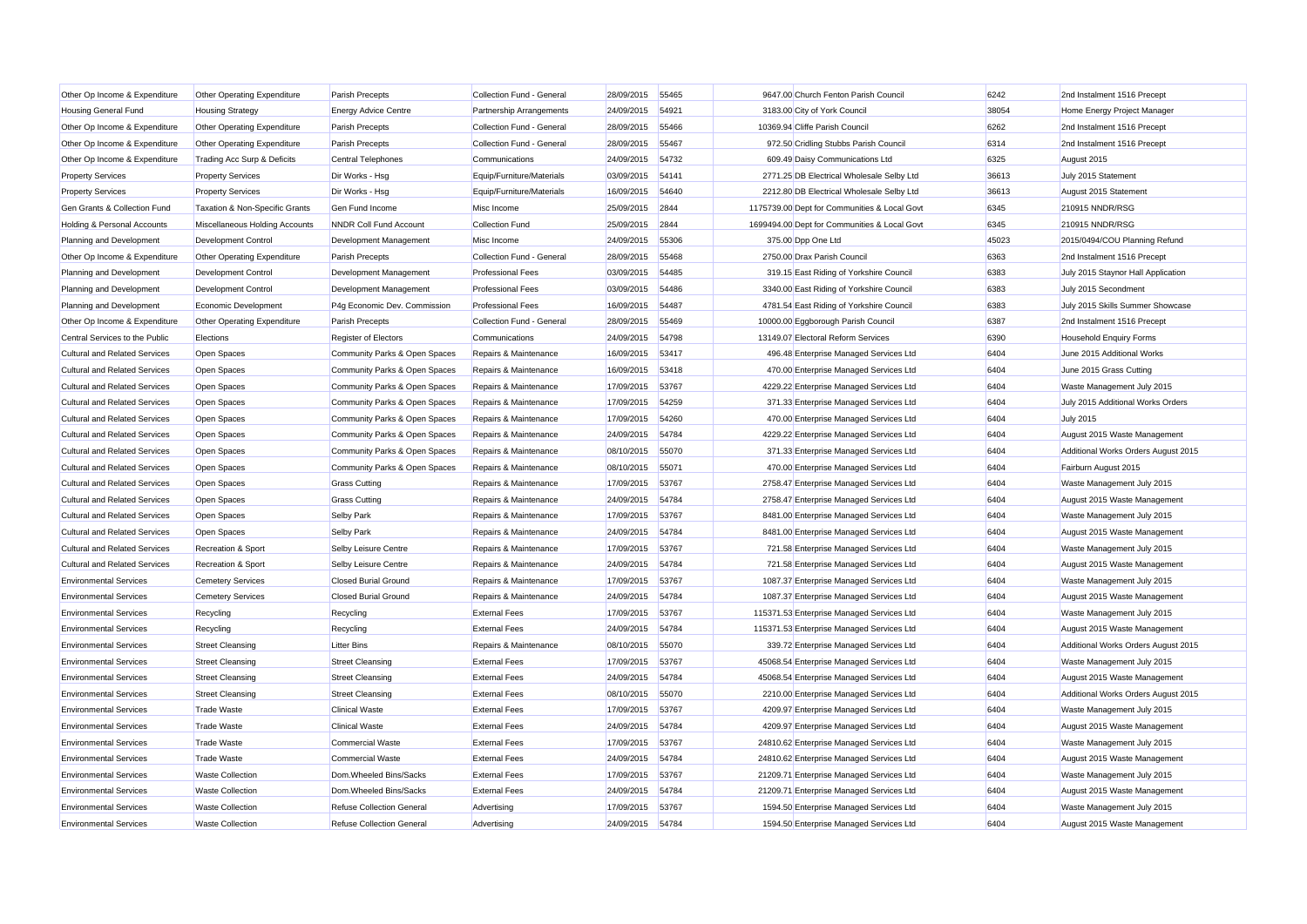| <b>Environmental Services</b>  | <b>Waste Collection</b>     | <b>Refuse Collection General</b> | <b>External Fees</b>           | 16/09/2015 53417 |       | 9993.40 Enterprise Managed Services Ltd  | 6404  | June 2015 Additional Works                |
|--------------------------------|-----------------------------|----------------------------------|--------------------------------|------------------|-------|------------------------------------------|-------|-------------------------------------------|
| <b>Environmental Services</b>  | <b>Waste Collection</b>     | <b>Refuse Collection General</b> | <b>External Fees</b>           | 17/09/2015       | 53767 | 83356.62 Enterprise Managed Services Ltd | 6404  | Waste Management July 2015                |
| <b>Environmental Services</b>  | <b>Waste Collection</b>     | <b>Refuse Collection General</b> | <b>External Fees</b>           | 17/09/2015       | 54259 | 12491.75 Enterprise Managed Services Ltd | 6404  | July 2015 Additional Works Orders         |
| <b>Environmental Services</b>  | <b>Waste Collection</b>     | <b>Refuse Collection General</b> | <b>External Fees</b>           | 24/09/2015       | 54784 | 83356.62 Enterprise Managed Services Ltd | 6404  | August 2015 Waste Management              |
| <b>Environmental Services</b>  | <b>Waste Collection</b>     | <b>Refuse Collection General</b> | <b>External Fees</b>           | 08/10/2015       | 55070 | 9993.40 Enterprise Managed Services Ltd  | 6404  | Additional Works Orders August 2015       |
| Highways, Roads and Transport  | <b>Parking Services</b>     | Car Parks-Other                  | Repairs & Maintenance          | 17/09/2015       | 53767 | 268.09 Enterprise Managed Services Ltd   | 6404  | Waste Management July 2015                |
| Highways, Roads and Transport  | <b>Parking Services</b>     | Car Parks-Other                  | Repairs & Maintenance          | 24/09/2015       | 54784 | 268.09 Enterprise Managed Services Ltd   | 6404  | August 2015 Waste Management              |
| <b>Housing Management</b>      | <b>Housing Management</b>   | <b>Estate Management Costs</b>   | Other Expenses                 | 16/09/2015       | 53417 | 762.57 Enterprise Managed Services Ltd   | 6404  | June 2015 Additional Works                |
| <b>Housing Management</b>      | <b>Housing Management</b>   | <b>Estate Management Costs</b>   | Other Expenses                 | 17/09/2015       | 54259 | 442.32 Enterprise Managed Services Ltd   | 6404  | July 2015 Additional Works Orders         |
| <b>Housing Management</b>      | <b>Housing Management</b>   | Void - Difficult To Let          | Other Expenses                 | 17/09/2015       | 54259 | 329.00 Enterprise Managed Services Ltd   | 6404  | July 2015 Additional Works Orders         |
| <b>Special Services</b>        | <b>Special Services</b>     | Grassed Areas & Open Spaces      | Repairs & Maintenance          | 17/09/2015       | 53767 | 7265.80 Enterprise Managed Services Ltd  | 6404  | Waste Management July 2015                |
| <b>Special Services</b>        | <b>Special Services</b>     | Grassed Areas & Open Spaces      | Repairs & Maintenance          | 17/09/2015       | 54259 | 1563.81 Enterprise Managed Services Ltd  | 6404  | July 2015 Additional Works Orders         |
| <b>Special Services</b>        | <b>Special Services</b>     | Grassed Areas & Open Spaces      | Repairs & Maintenance          | 24/09/2015       | 54784 | 7265.80 Enterprise Managed Services Ltd  | 6404  | August 2015 Waste Management              |
| <b>HRA Capital Expenditure</b> | <b>HRA</b> Capital          | Damp Works                       | Repairs & Maintenance          | 10/09/2015       | 54121 | 569.00 Envirovent Ltd                    | 6406  | 1 Station Road Wistow                     |
| <b>HRA Capital Expenditure</b> | <b>HRA</b> Capital          | Damp Works                       | Repairs & Maintenance          | 10/09/2015       | 54122 | 1067.00 Envirovent Ltd                   | 6406  | 21 Mirkhill Road Selby                    |
| <b>HRA Capital Expenditure</b> | <b>HRA</b> Capital          | Damp Works                       | Repairs & Maintenance          | 08/10/2015       | 54936 | 500.00 Envirovent Ltd                    | 6406  | 99 Charles Street                         |
| Other Op Income & Expenditure  | Other Operating Expenditure | Parish Precepts                  | Collection Fund - General      | 28/09/2015       | 55470 | 7000.00 Escrick Parish Council           | 6413  | 2nd Instalment 1516 Precept               |
| Other Op Income & Expenditure  | Other Operating Expenditure | Parish Precepts                  | Collection Fund - General      | 28/09/2015       | 55471 | 6153.06 Fairburn Parish Council          | 6430  | 2nd Instalment 1516 Precept               |
| <b>Property Services</b>       | <b>Property Services</b>    | Dir Works - Hsg                  | Equip/Furniture/Materials      | 24/09/2015       | 54655 | 589.53 Fairfax Plant Hire                | 6509  | August 2015 Statement                     |
| <b>Housing Management</b>      | <b>Housing Management</b>   | <b>Edgerton Lodge</b>            | Repairs & Maintenance          | 03/09/2015       | 54062 | 2100.00 Firelec Ltd                      | 6447  | <b>Weekly Fire Tests at Ousegate</b>      |
| <b>Housing Management</b>      | <b>Housing Management</b>   | <b>Edgerton Lodge</b>            | Repairs & Maintenance          | 08/10/2015       | 55056 | 477.43 Firelec Ltd                       | 6447  | Renewal 06/09/15 12 months                |
| <b>Environmental Services</b>  | Recycling                   | Recycling                        | <b>External Fees</b>           | 24/09/2015       | 54705 | 2213.64 Friendship Estates Ltd           | 6464  | August 2015 Greenwaste                    |
| Other Op Income & Expenditure  | Other Operating Expenditure | Parish Precepts                  | Collection Fund - General      | 28/09/2015       | 55472 | 2150.00 Gateforth Parish Council         | 6477  | 2nd Instalment 1516 Precept               |
| Planning and Development       | <b>Building Control</b>     | <b>Street Nameplates</b>         | Repairs & Maintenance          | 24/09/2015       | 54650 | 376.00 G & G Signs                       | 6473  | Supply & Fitting of Signage               |
| Planning and Development       | <b>Planning Policy</b>      | Development Policy Service       | <b>Professional Fees</b>       | 10/09/2015       | 53774 | 7097.00 GI Hearn Ltd                     | 44148 | Strategic Housing Market Assessment       |
| Other Op Income & Expenditure  | Trading Acc Surp & Deficits | Access Selby - Contact Centre    | General Insurances             | 24/09/2015       | 54785 | 646.41 GVFM Limited                      | 27552 | 01/09/15 - 31/08/16 Insurance             |
| Other Op Income & Expenditure  | Trading Acc Surp & Deficits | Access Selby - Contact Centre    | Rents                          | 10/09/2015       | 54704 | 15194.00 GVFM Limited                    | 27552 | 29/09/15 - 24/12/15 Rent & Service Charge |
| Other Op Income & Expenditure  | Other Operating Expenditure | Parish Precepts                  | Collection Fund - General      | 28/09/2015       | 55473 | 15137.25 Hambleton Parish Council        | 6519  | 2nd Instalment 1516 Precept               |
| <b>Environmental Services</b>  | Regulatory Services - EH    | <b>Public Conveniences</b>       | <b>External Fees</b>           | 24/09/2015       | 54654 | 3651.66 Healthmatic Ltd                  | 6545  | October 2015 Maintenance                  |
| Other Op Income & Expenditure  | Other Operating Expenditure | Parish Precepts                  | Collection Fund - General      | 28/09/2015       | 55475 | 1927.12 Heck Parish Council              | 6549  | 2nd Instalment 1516 Precept               |
| <b>Housing Management</b>      | <b>Housing Management</b>   | Central Heating-Gas              | Repairs & Maintenance          | 10/09/2015       | 54772 | 22437.25 Help-Link Uk Ltd                | 21887 | Instalment 65 Gas Contract 2014-2017      |
| <b>HRA Capital Expenditure</b> | <b>HRA</b> Capital          | <b>Central Heating Systems</b>   | Repairs & Maintenance          | 10/09/2015       | 54772 | 18724.33 Help-Link Uk Ltd                | 21887 | Instalment 65 Gas Contract 2014-2017      |
| <b>Property Services</b>       | <b>Property Services</b>    | Dir Works - Hsg                  | <b>External Fees</b>           | 24/09/2015       | 55145 | 1907.98 Help-Link Uk Ltd                 | 21887 | 66 D'Arcy Road                            |
| Other Op Income & Expenditure  | Other Operating Expenditure | <b>Parish Precepts</b>           | Collection Fund - General      | 28/09/2015       | 55476 | 11250.27 Hemingbrough Parish Council     | 6553  | 2nd Instalment 1516 Precept               |
| Other Op Income & Expenditure  | Trading Acc Surp & Deficits | <b>Debt Control</b>              | Other Expenses                 | 10/09/2015       | 54803 | 601.35 Henriksen Ltd                     | 6555  | August 2015 Commission                    |
| Other Op Income & Expenditure  | Other Operating Expenditure | Parish Precepts                  | Collection Fund - General      | 28/09/2015       | 55477 | 5625.00 Hensall Parish Council           | 6557  | 2nd Instalment 1516 Precept               |
| Other Op Income & Expenditure  | Other Operating Expenditure | Parish Precepts                  | Collection Fund - General      | 28/09/2015       | 55478 | 5959.76 Hillam Parish Council            | 6563  | 2nd Instalment 1516 Precept               |
| Other Op Income & Expenditure  | Other Operating Expenditure | <b>Parish Precepts</b>           | Collection Fund - General      | 28/09/2015       | 55479 | 4539.39 Hirst Courtney Parish Council    | 6566  | 2nd Instalment 1516 Precept               |
| Holding & Personal Accounts    | <b>Control Accounts</b>     | <b>Creditors Control</b>         | Tax Deduct on Contract Payment | 16/09/2015       | 54948 | 6682.74 HM Revenue & Customs             | 6590  | CIS deductions September 2015             |
| Other Op Income & Expenditure  | Trading Acc Surp & Deficits | Housing                          | <b>Training Expenses</b>       | 24/09/2015       | 55316 | 360.00 Housing Reviews Limited           | 45029 | Northern Homelessness Conference          |
| <b>Property Services</b>       | <b>Property Services</b>    | Dir Works - Hsg                  | Equip/Furniture/Materials      | 24/09/2015       | 53914 | 5839.30 Howdens Joinery Ltd              | 21474 | July 2015 Statement                       |
| <b>Property Services</b>       | <b>Property Services</b>    | Dir Works - Hsq                  | Equip/Furniture/Materials      | 24/09/2015       | 54791 | 4447.14 Howdens Joinery Ltd              | 21474 | August 2015 Statement                     |
| <b>GF Capital Expenditure</b>  | <b>General Fund Capital</b> | Planning Hard / Software         | Computing                      | 10/09/2015       | 54254 | 8000.00 Idox Software Ltd                | 6622  | Data Services Consultancy                 |
| <b>GF Capital Expenditure</b>  | <b>General Fund Capital</b> | Planning Hard / Software         | Computing                      | 24/09/2015       | 54794 | 600.00 Idox Software Ltd                 | 6622  | Annual Maintenance                        |
| <b>HRA Capital Expenditure</b> | <b>HRA</b> Capital          | <b>Electrical Rewires</b>        | Repairs & Maintenance          | 10/09/2015       | 54639 | 2357.35 IT Electrical (Yorkshire) Ltd    | 6652  | 23 Firtree Crescent Tadcaster             |
| Suspense                       | Misc Suspense Accounts      | Payroll Advances                 | Payroll Advances               | 24/09/2015       | 55260 | 485.00 Personal Information              | 45022 | Personal Information                      |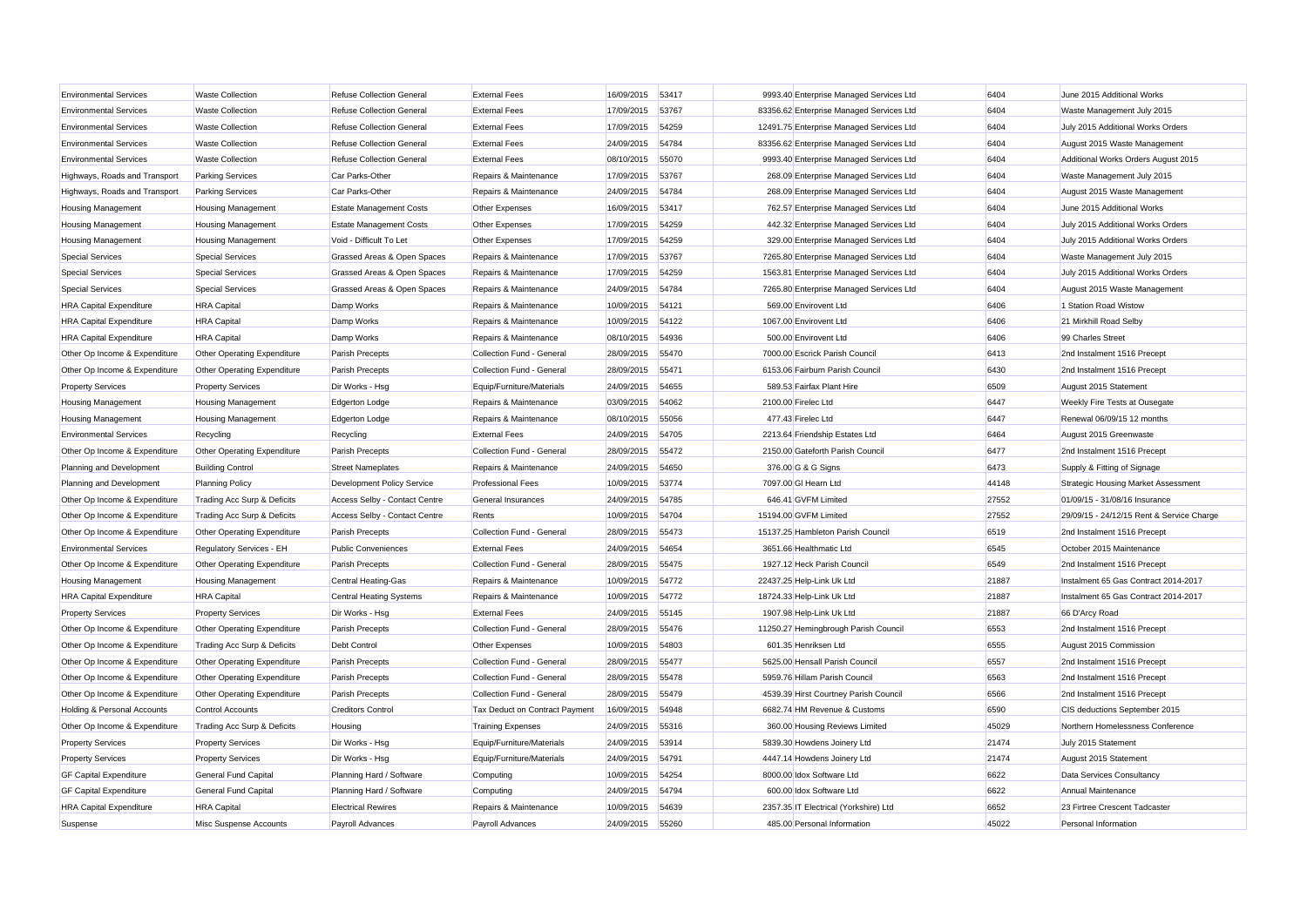| 44906<br>Other Op Income & Expenditure<br>Human Resources TU<br>10/09/2015<br>310.00 John Gaunt & Partners<br>Trading Acc Surp & Deficits<br><b>Training Expenses</b><br>54706<br>44678<br><b>HRA Capital Expenditure</b><br><b>HRA</b> Capital<br>Void Property Repairs<br>Repairs & Maintenance<br>17/09/2015<br>54754<br>4681.00 Joineryworkshop.Com Ltd | ALP Course - Barbara Patterson               |
|-------------------------------------------------------------------------------------------------------------------------------------------------------------------------------------------------------------------------------------------------------------------------------------------------------------------------------------------------------------|----------------------------------------------|
|                                                                                                                                                                                                                                                                                                                                                             |                                              |
|                                                                                                                                                                                                                                                                                                                                                             | Springs to 5 Windows at Rear                 |
| 41708<br><b>Planning Policy</b><br>24/09/2015<br>55172<br>Planning and Development<br>Development Policy Service<br><b>Professional Fees</b><br>2317.80 Katie V Atkinson                                                                                                                                                                                    | <b>Planning Support</b>                      |
| Repairs & Maintenance<br>17/09/2015<br>17600.00 Keepmoat Regeneration Limited<br>31913<br><b>HRA Capital Expenditure</b><br><b>HRA</b> Capital<br><b>External Cyclical Repairs</b><br>55000<br>Instalment 8                                                                                                                                                 |                                              |
| 31913<br><b>HRA Capital Expenditure</b><br><b>HRA</b> Capital<br><b>External Door Replacements</b><br>Repairs & Maintenance<br>17/09/2015<br>55000<br>16531.77 Keepmoat Regeneration Limited<br>Instalment 8                                                                                                                                                |                                              |
| <b>HRA</b> Capital<br>03/09/2015<br>54648<br>57166.65 Keepmoat Regeneration Limited<br>43184<br><b>HRA Capital Expenditure</b><br><b>Electrical Rewires</b><br>Repairs & Maintenance                                                                                                                                                                        | Final Instalment Kitchen Replacement         |
| 43184<br><b>HRA</b> Capital<br>Repairs & Maintenance<br>03/09/2015<br>54648<br>16805.33 Keepmoat Regeneration Limited<br><b>HRA Capital Expenditure</b><br>Kitchens - Decent Homes                                                                                                                                                                          | Final Instalment Kitchen Replacement         |
| 28/09/2015<br>2217.18 Kelfield Parish Council<br>6688<br>Other Op Income & Expenditure<br>Other Operating Expenditure<br><b>Parish Precepts</b><br>Collection Fund - General<br>55481                                                                                                                                                                       | 2nd Instalment 1516 Precept                  |
| 6689<br>Collection Fund - General<br>28/09/2015<br>8412.48 Kellington Parish Council<br>Other Op Income & Expenditure<br>Other Operating Expenditure<br>Parish Precepts<br>55482                                                                                                                                                                            | 2nd Instalment 1516 Precept                  |
| Collection Fund - General<br>28/09/2015<br>55483<br>3000.00 Kirk Smeaton Parish Council<br>6703<br>Other Op Income & Expenditure<br>Other Operating Expenditure<br>Parish Precepts                                                                                                                                                                          | 2nd Instalment 1516 Precept                  |
| 36656<br><b>Legal Fees</b><br>25/09/2015<br>2845<br>970.00 Liberata Uk Ltd<br><b>Housing Management</b><br><b>Housing Management</b><br><b>Housing Management</b>                                                                                                                                                                                           | August 2015 PCOL Claims                      |
| Collection Fund - General<br>28/09/2015<br>55484<br>1500.00 Little Smeaton Parish Council<br>43987<br>Other Op Income & Expenditure<br>Other Operating Expenditure<br>Parish Precepts                                                                                                                                                                       | 2nd Instalment 1516 Precept                  |
| 44261<br>Repairs & Maintenance<br>16/09/2015<br>54526<br>1650.00 LNB Gardens<br><b>Housing Management</b><br><b>Housing Management</b><br>Footpaths                                                                                                                                                                                                         | 1 Powell Street Selby                        |
| 16/09/2015<br>2010.36 Local Government Association<br>37138<br>Central Services to the Public<br><b>Local Land Charges</b><br><b>Land Charges</b><br><b>Legal Fees</b><br>54707                                                                                                                                                                             | Property Searches Litigation                 |
| 6778<br>Other Op Income & Expenditure<br>Other Operating Expenditure<br>Collection Fund - General<br>28/09/2015<br>55485<br>475.00 Long Drax Parish Council<br>Parish Precepts                                                                                                                                                                              | 2nd Instalment 1516 Precept                  |
| 6787<br><b>Special Services</b><br><b>Special Services</b><br><b>Community Centres</b><br>Printing/Stationery/Gen Exps<br>24/09/2015<br>54632<br>258.24 Lyreco Uk Ltd                                                                                                                                                                                       | 5030382 Black Ink                            |
| 17/09/2015<br>44980<br><b>GF Capital Expenditure</b><br>General Fund Capital<br><b>Private Sector Housing Renewal</b><br>Soft Loans<br>54998<br>400.00 Mark Wriglesworth                                                                                                                                                                                    | 6B Top Stone Close                           |
| Development Policy Service<br><b>Professional Fees</b><br>1837.50 Matchtech<br>43334<br>Planning and Development<br><b>Planning Policy</b><br>17/09/2015<br>54524                                                                                                                                                                                           | W/C 17/08/15                                 |
| 43334<br>24/09/2015<br>54909<br>1837.50 Matchtech<br>Planning and Development<br><b>Planning Policy</b><br>Development Policy Service<br><b>Professional Fees</b>                                                                                                                                                                                           | W/C 24/08/15                                 |
| 24/09/2015<br>1666.00 Matchtech<br>43334<br>Planning and Development<br><b>Planning Policy</b><br>Development Policy Service<br><b>Professional Fees</b><br>54910                                                                                                                                                                                           | W/C 31/08/15                                 |
| <b>HRA Capital Expenditure</b><br>Repairs & Maintenance<br>10/09/2015<br>401.80 Michael Walsh (Plasterers) Ltd<br>7419<br><b>HRA</b> Capital<br>Damp Works<br>54257                                                                                                                                                                                         | 12 Laurence Grove Selby                      |
| 7419<br><b>Property Services</b><br><b>Property Services</b><br>Dir Works - Hsg<br><b>External Fees</b><br>10/09/2015<br>54256<br>536.50 Michael Walsh (Plasterers) Ltd                                                                                                                                                                                     | 22 North Drive Sherburn                      |
| 7419<br>Dir Works - Hsg<br>24/09/2015<br>54717<br>283.00 Michael Walsh (Plasterers) Ltd<br><b>Property Services</b><br><b>Property Services</b><br><b>External Fees</b>                                                                                                                                                                                     | 20 Millgate Selby                            |
| <b>Property Services</b><br><b>Property Services</b><br>Dir Works - Hsg<br><b>External Fees</b><br>08/10/2015<br>55146<br>617.00 Michael Walsh (Plasterers) Ltd<br>7419                                                                                                                                                                                     | 16 The Crescent                              |
| <b>Property Services</b><br><b>External Fees</b><br>7419<br><b>Property Services</b><br>Dir Works - Hsg<br>08/10/2015<br>55147<br>269.00 Michael Walsh (Plasterers) Ltd                                                                                                                                                                                     | 18 Highfield Villas Sherburn                 |
| 7419<br><b>Property Services</b><br><b>Property Services</b><br>Dir Works - Hsg<br><b>External Fees</b><br>08/10/2015<br>55148<br>285.00 Michael Walsh (Plasterers) Ltd                                                                                                                                                                                     | 27 Turnhead Crescent                         |
| 08/10/2015<br>55150<br>7419<br><b>Property Services</b><br><b>Property Services</b><br>Dir Works - Hsg<br><b>External Fees</b><br>377.60 Michael Walsh (Plasterers) Ltd                                                                                                                                                                                     | 4 Holly Grove                                |
| <b>Property Services</b><br>Other Expenses<br>08/10/2015<br>7419<br><b>Property Services</b><br>Dir Works - Hsg<br>55151<br>275.00 Michael Walsh (Plasterers) Ltd                                                                                                                                                                                           | 20 Millgate Selby                            |
| 21210<br><b>Property Services</b><br>Dir Works - Hsq<br>Equip/Furniture/Materials<br>24/09/2015<br>54790<br>680.63 MKM Building Supplies Ltd<br><b>Property Services</b>                                                                                                                                                                                    | August 2015 Statement                        |
| 6829<br>Other Op Income & Expenditure<br>Other Operating Expenditure<br><b>Parish Precepts</b><br>Collection Fund - General<br>28/09/2015<br>55486<br>9050.59 Monk Fryston Parish Council                                                                                                                                                                   | 2nd Instalment 1516 Precept                  |
| <b>Professional Fees</b><br>24/09/2015<br>6835<br><b>Housing Management</b><br><b>Housing Management</b><br>Central Heating-Gas<br>55170<br>291.60 Morgan Lambert Ltd                                                                                                                                                                                       | 08/09/15 Third Party Quality Audits          |
| <b>Professional Fees</b><br>16/09/2015<br>54933<br>1600.00 Mr Alan Evans<br>26410<br>Planning and Development<br><b>Planning Policy</b><br>Development Policy Service                                                                                                                                                                                       | Perusing Papers and Advising                 |
| 24/09/2015<br>26410<br>Planning and Development<br><b>Planning Policy</b><br>Development Policy Service<br><b>Professional Fees</b><br>55171<br>1000.00 Mr Alan Evans                                                                                                                                                                                       | Safeguarded Land the NPPF Plan Selby         |
| 24/09/2015<br>54997<br>400.00 Mr Alfonzo Bazzali<br>44979<br><b>GF Capital Expenditure</b><br><b>General Fund Capital</b><br><b>Private Sector Housing Renewal</b><br>Soft Loans                                                                                                                                                                            | 45 Denison Road                              |
| 44913<br>10/09/2015<br>54738<br>1145.00 Mr Frank Milner<br>Development Control<br>Development Management<br>Misc Income<br>Planning and Development                                                                                                                                                                                                         | Planning Refund 2015/0972/FUL                |
| 24/09/2015<br>39962<br>Planning and Development<br>Development Control<br>Development Management<br><b>Legal Fees</b><br>55264<br>500.00 Mr Freddie Humphreys                                                                                                                                                                                               | SDC V Clarke & Taylor                        |
| 31679<br>Collection Fund - General<br>750.00 Newland Parish Council<br>Other Op Income & Expenditure<br>Other Operating Expenditure<br>Parish Precepts<br>28/09/2015<br>55487                                                                                                                                                                               | 2nd Instalment 1516 Precept                  |
| Other Op Income & Expenditure<br>Other Operating Expenditure<br><b>Parish Precepts</b><br>Collection Fund - General<br>28/09/2015<br>55488<br>1260.00 Newton Kyme cum Toulston Parish Council<br>6874                                                                                                                                                       | 2nd Instalment 1516 Precept                  |
| Collection Fund - General<br>28/09/2015<br>55489<br>8000.00 North Duffield Parish Counci<br>6884<br>Other Op Income & Expenditure<br>Other Operating Expenditure<br>Parish Precepts                                                                                                                                                                         | 2nd Instalment 1516 Precept                  |
| Other Expenses<br>03/09/2015<br>1310.00 North East Blast Off Limited<br>44623<br><b>Housing Management</b><br><b>Housing Management</b><br><b>Estate Management Costs</b><br>53818                                                                                                                                                                          | 78 Wavell Street Selby                       |
| 34757<br>10/09/2015<br>583.00 Northern Gas Networks Ltd<br><b>HRA Capital Expenditure</b><br><b>HRA</b> Capital<br>Central Heating Systems<br>Repairs & Maintenance<br>54764                                                                                                                                                                                | 5 Prospect Place Camblesforth                |
| 34757<br><b>HRA Capital Expenditure</b><br><b>HRA</b> Capital<br><b>Central Heating Systems</b><br>Repairs & Maintenance<br>17/09/2015<br>55018<br>583.00 Northern Gas Networks Ltd                                                                                                                                                                         | 2 Field Drive Tadcaster                      |
| 10/09/2015<br>54334<br>6890<br>Trading Acc Surp & Deficits<br>Data & Systems<br>750.91 Northgate Information Solutions<br>Other Op Income & Expenditure<br>Computing                                                                                                                                                                                        | 01/10/15 - 30/09/16 Paris Net Internet Pages |
| 10/09/2015<br>54335<br>1386.29 Northgate Information Solutions<br>6890<br>Other Op Income & Expenditure<br>Trading Acc Surp & Deficits<br>Data & Systems<br>Computing                                                                                                                                                                                       | 01/10/15 - 30/09/16 Paris 3D Secure          |
| 01/10/2015<br>54943<br>6890<br>Other Op Income & Expenditure<br>Trading Acc Surp & Deficits<br>272.13 Northgate Information Solutions<br>Data & Systems<br>Computing                                                                                                                                                                                        | M3 01/11/15 - 31/10/16                       |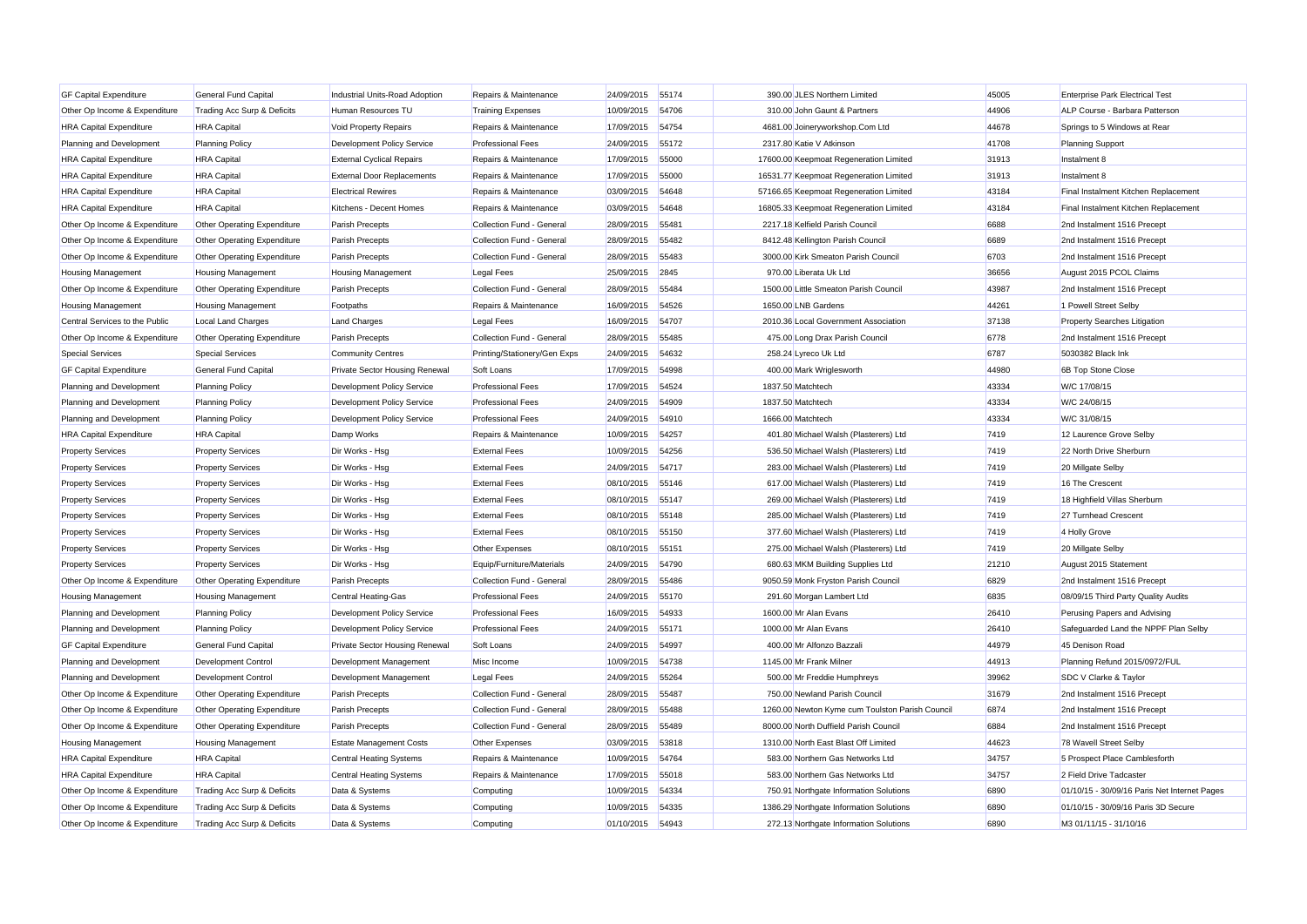| Other Op Income & Expenditure          | Trading Acc Surp & Deficits    | Data & Systems                   | Computing                      | 01/10/2015 | 54944 | 2077.46 Northgate Information Solutions<br>6890     |       | Anite 28/10/15 - 27/10/16                      |
|----------------------------------------|--------------------------------|----------------------------------|--------------------------------|------------|-------|-----------------------------------------------------|-------|------------------------------------------------|
| Other Op Income & Expenditure          | Trading Acc Surp & Deficits    | Data & Systems                   | Computing                      | 01/10/2015 | 54945 | 1900.00 Northgate Information Solutions<br>6890     |       | Paris 31/10/15 - 30/10/16                      |
| Other Op Income & Expenditure          | Trading Acc Surp & Deficits    | Data & Systems                   | Computing                      | 01/10/2015 | 54946 | 503.40 Northgate Information Solutions              | 6890  | Paris bps 01/11/15 - 31/10/16                  |
| Other Op Income & Expenditure          | Trading Acc Surp & Deficits    | Data & Systems                   | Computing                      | 01/10/2015 | 54947 | 290.00 Northgate Information Solutions              | 6890  | 05/11/15 - 04/11/16                            |
| Central Services to the Public         | <b>Local Land Charges</b>      | <b>Land Charges</b>              | <b>External Fees</b>           | 24/09/2015 | 55273 | 2064.90 North Yorkshire County Council              | 6902  | July 2015 Land Charge Searches                 |
| Corporate and Democratic Core          | Corporate Management           | Customer & Community Project     | Direct Salaries & Wages        | 10/09/2015 | 54531 | 36194.00 North Yorkshire County Council             | 6902  | 01/06/15 - 31/03/16 Commercial Project Mgmt    |
| <b>Holding &amp; Personal Accounts</b> | Miscellaneous Holding Accounts | C. Tax Payers Coll Fund Account  | <b>NYCC Precept</b>            | 16/09/2015 | 54951 | 2669011.00 North Yorkshire County Council           | 32208 | NYCC Precept Instalment 18/09/15               |
| <b>Holding &amp; Personal Accounts</b> | Miscellaneous Holding Accounts | NNDR Payers Coll Fund (Old)      | <b>NNDR Pool Contribution</b>  | 17/09/2015 | 54952 | 318528.00 North Yorkshire County Council            | 32208 | NYCC Retained Business Rates 21/09/15          |
| Other Op Income & Expenditure          | Trading Acc Surp & Deficits    | <b>SMT &amp; Core Support</b>    | Equip/Furniture/Materials      | 24/09/2015 | 54929 | 818.00 North Yorkshire County Council               | 6902  | SDC Corporate Plan and Letterhead              |
| <b>Holding &amp; Personal Accounts</b> | Miscellaneous Holding Accounts | C. Tax Payers Coll Fund Account  | <b>NYFRA Precept</b>           | 16/09/2015 | 54949 | 156724.00 North Yorkshire Fire & Rescue             | 32207 | NYFRA Precept Instalment 18/09/15              |
| <b>Holding &amp; Personal Accounts</b> | Miscellaneous Holding Accounts | NNDR Payers Coll Fund (Old)      | <b>NNDR Pool Contribution</b>  | 17/09/2015 | 54953 | 35392.00 North Yorkshire Fire & Rescue              | 32207 | NYFRA Retained Business Rates 21/09/15         |
| <b>Holding &amp; Personal Accounts</b> | Miscellaneous Holding Accounts | C. Tax Payers Coll Fund Account  | <b>NYPA Precept</b>            | 16/09/2015 | 54950 | 516269.00 North Yorkshire PCC                       | 32209 | NYPCC Precept Instalment 18/09/15              |
| Highways, Roads and Transport          | <b>Parking Services</b>        | Car Parks-Other                  | <b>Energy Costs</b>            | 10/09/2015 | 54319 | 964.74 Npower Ltd                                   | 6917  | 01/04/15 - 30/06/15 Brittania Car Park         |
| Highways, Roads and Transport          | <b>Parking Services</b>        | Car Parks Pay & Display          | <b>Energy Costs</b>            | 10/09/2015 | 54315 | 703.00 Npower Ltd                                   | 6917  | 01/04/15 - 30/06/15 Market X / M'gate Car Park |
| <b>Housing Management</b>              | <b>Housing Management</b>      | Edgerton Lodge                   | <b>Energy Costs</b>            | 16/09/2015 | 54562 | 465.53 Npower Ltd                                   | 6917  | 01/04/15 - 30/06/15 Edgerton Lodge             |
| Other Op Income & Expenditure          | Trading Acc Surp & Deficits    | Access Selby - Contact Centre    | <b>Energy Costs</b>            | 10/09/2015 | 54578 | 979.02 Npower Ltd                                   | 6917  | 01/07/15 - 31/07/15 8-10 Market Cross          |
| Other Op Income & Expenditure          | Trading Acc Surp & Deficits    | Access Selby - Contact Centre    | <b>Energy Costs</b>            | 10/09/2015 | 54579 | 976.84 Npower Ltd                                   | 6917  | 01/06/15 - 30/06/15 8-10 Market Cross Selby    |
| Other Op Income & Expenditure          | Trading Acc Surp & Deficits    | Access Selby - Contact Centre    | <b>Energy Costs</b>            | 10/09/2015 | 54580 | 859.69 Npower Ltd                                   | 6917  | 01/05/15 - 31/05/15 Market Cross Selby         |
| Other Op Income & Expenditure          | Trading Acc Surp & Deficits    | Access Selby - Contact Centre    | <b>Energy Costs</b>            | 10/09/2015 | 54581 | 767.05 Npower Ltd                                   | 6917  | 01/04/15 - 30/04/15 Market Cross               |
| Planning and Development               | Economic Development           | <b>Prospect Centre MR</b>        | <b>Energy Costs</b>            | 10/09/2015 | 54553 | 814.74 Npower Ltd                                   | 6917  | 01/04/15 - 30/06/15 Prospect Centre            |
| Planning and Development               | Economic Development           | The Vivars MR                    | <b>Energy Costs</b>            | 10/09/2015 | 54621 | 781.55 Npower Ltd                                   | 6917  | 01/04/15 - 30/06/15 Vivars Ind Units           |
| <b>Special Services</b>                | <b>Special Services</b>        | <b>Community Centres</b>         | <b>Energy Costs</b>            | 10/09/2015 | 54544 | 297.44 Npower Ltd                                   | 6917  | 01/07/15 - 31/07/15 St Wilfrids                |
| <b>Special Services</b>                | <b>Special Services</b>        | <b>Community Centres</b>         | <b>Energy Costs</b>            | 10/09/2015 | 54545 | 360.16 Npower Ltd                                   | 6917  | 01/06/15 - 30/06/15 St Wilfrids                |
| <b>Special Services</b>                | <b>Special Services</b>        | <b>Community Centres</b>         | <b>Energy Costs</b>            | 10/09/2015 | 54546 | 623.80 Npower Ltd                                   | 6917  | 01/05/15 - 31/05/15 St Wilfrids                |
| <b>Special Services</b>                | <b>Special Services</b>        | <b>Community Centres</b>         | <b>Energy Costs</b>            | 10/09/2015 | 54547 | 834.44 Npower Ltd                                   | 6917  | 01/04/15 - 30/04/15 St Wilfrids                |
| <b>Special Services</b>                | <b>Special Services</b>        | <b>Community Centres</b>         | <b>Energy Costs</b>            | 10/09/2015 | 54548 | 957.67 Npower Ltd                                   | 6917  | 01/04/15 - 31/05/15 Anne Sharpe Centre         |
| <b>Special Services</b>                | <b>Special Services</b>        | <b>Community Centres</b>         | <b>Energy Costs</b>            | 10/09/2015 | 54552 | 765.61 Npower Ltd                                   | 6917  | 01/04/15 - 31/05/15 Laurie Backhouse           |
| <b>Special Services</b>                | <b>Special Services</b>        | <b>Community Centres</b>         | <b>Energy Costs</b>            | 10/09/2015 | 54554 | 660.50 Npower Ltd                                   | 6917  | 01/04/15 - 30/06/15 Westfield Ct Eggborough    |
| <b>Special Services</b>                | <b>Special Services</b>        | <b>Community Centres</b>         | <b>Energy Costs</b>            | 10/09/2015 | 54566 | 451.59 Npower Ltd                                   | 6917  | 01/04/15 - 30/06/15 Kelcbar Close              |
| <b>Environmental Services</b>          | Regulatory Services - EH       | <b>Food Safety Enforcement</b>   | Other Expenses                 | 03/09/2015 | 54490 | 770.00 N S Redfern                                  | 31130 | 22 Food Inspections Carried Out                |
| Other Op Income & Expenditure          | Trading Acc Surp & Deficits    | Assets                           | Communications                 | 03/09/2015 | 54542 | 362.32 Orange Personal Communications Services Ltd  | 6936  | Aug 2015 97251282 Mobile Phone Bill            |
| Other Op Income & Expenditure          | Trading Acc Surp & Deficits    | Assets                           | Communications                 | 10/09/2015 | 54488 | 653.72 Orange Personal Communications Services Ltd  | 6936  | July 2015 75497212 Mobile Phone Bill           |
| <b>Housing Management</b>              | <b>Housing Management</b>      | <b>Asbestos Surveying</b>        | Repairs & Maintenance          | 17/09/2015 | 55008 | 1963.50 Owan Ltd                                    | 6943  | August 2015                                    |
| <b>HRA Capital Expenditure</b>         | <b>HRA</b> Capital             | <b>Central Heating Systems</b>   | Repairs & Maintenance          | 17/09/2015 | 55008 | 922.25 Owan Ltd                                     | 6943  | August 2016                                    |
| <b>Property Services</b>               | <b>Property Services</b>       | Dir Works - Hsg                  | Other Expenses                 | 17/09/2015 | 55008 | 297.50 Owan Ltd                                     | 6943  | August 2017                                    |
| <b>Property Services</b>               | <b>Property Services</b>       | Dir Works - Hsg                  | <b>External Fees</b>           | 10/09/2015 | 54514 | 2208.50 Paul Harrison Building and Property Repairs | 6531  | 50 Moat Way Selby                              |
| <b>Property Services</b>               | <b>Property Services</b>       | Dir Works - Hsg                  | <b>External Fees</b>           | 24/09/2015 | 54939 | 1118.60 Paul Harrison Building and Property Repairs | 6531  | 1 St Johns Mews                                |
| Planning and Development               | <b>Planning Policy</b>         | Development Policy Service       | <b>Professional Fees</b>       | 03/09/2015 | 54273 | 5145.96 Peter Brett Associates Llp                  | 34880 | Ryedale CIL Interim Account                    |
| <b>Housing General Fund</b>            | Homelessness                   | <b>Homeless Persons</b>          | Other Expenses                 | 16/09/2015 | 54731 | 1450.00 Peter Lally & Associates                    | 38017 | 05/09/15 - 04/09/16                            |
| <b>Property Services</b>               | <b>Property Services</b>       | Dir Works - Hsg                  | <b>Fixtures &amp; Fittings</b> | 17/09/2015 | 54631 | 420.00 Pledge Office Chairs Ltd                     | 28376 | AIR03B Air Mesh Back Rake                      |
| <b>Property Services</b>               | <b>Property Services</b>       | Dir Works - Hsg                  | <b>External Fees</b>           | 24/09/2015 | 55194 | 1258.00 Prism Medical Uk                            | 41970 | 1 Firtree Crescent Tadcaster                   |
| <b>HRA Capital Expenditure</b>         | <b>HRA</b> Capital             | Kitchens - Decent Homes          | Repairs & Maintenance          | 10/09/2015 | 54766 | 4525.50 PTS Plumbing Trade Supplies                 | 34513 | Selby Heating Scheme 1                         |
| <b>HRA Capital Expenditure</b>         | <b>HRA</b> Capital             | Kitchens - Decent Homes          | Repairs & Maintenance          | 10/09/2015 | 54767 | 5824.78 PTS Plumbing Trade Supplies                 | 34513 | Selby Heating Scheme 2                         |
| <b>HRA Capital Expenditure</b>         | <b>HRA</b> Capital             | Kitchens - Decent Homes          | Repairs & Maintenance          | 10/09/2015 | 54768 | 1007.48 PTS Plumbing Trade Supplies                 | 34513 | Selby Heating Scheme 3                         |
| <b>HRA Other</b>                       | Financing & Investment I & E   | <b>External Interest Payable</b> | Other Expenses                 | 25/09/2015 | 2842  | 41875.00 Public Works Loan Board                    | 7017  | 478159 Interest                                |
| <b>HRA</b> Other                       | Financing & Investment I & E   | <b>External Interest Payable</b> | Other Expenses                 | 25/09/2015 | 2843  | 879077.50 Public Works Loan Board                   | 7017  | 500524-500535 Interest                         |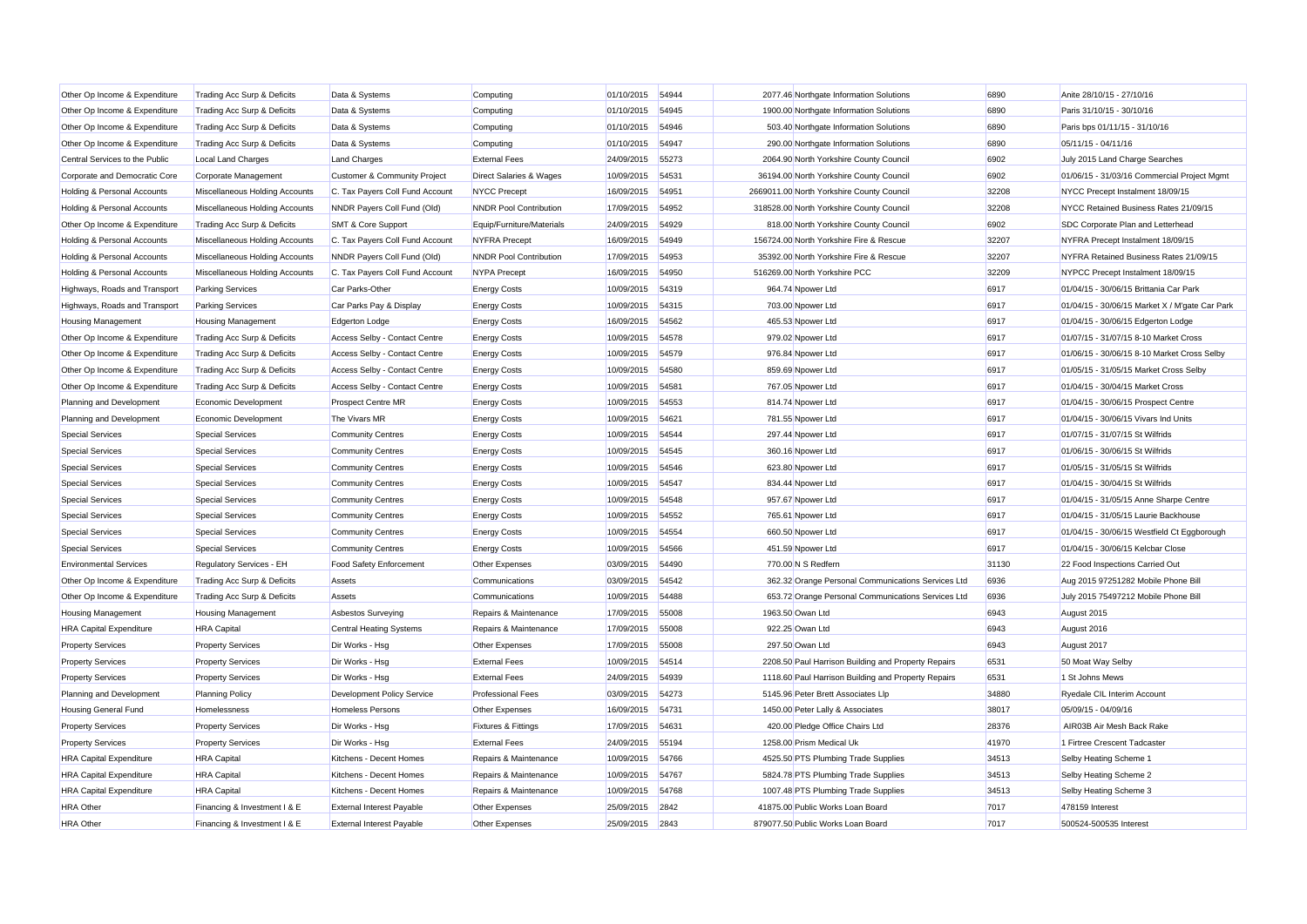| Other Op Income & Expenditure  | Financing & Investment I & E | <b>External Interest Payable</b> | Other Expenses                 | 04/09/2015 | 2811  |                | 56050.00 Public Works Loan Board                | 7017  | Interest on Loans 479788/789                 |
|--------------------------------|------------------------------|----------------------------------|--------------------------------|------------|-------|----------------|-------------------------------------------------|-------|----------------------------------------------|
| Other Op Income & Expenditure  | Trading Acc Surp & Deficits  | <b>Civic Centre</b>              | <b>Fixtures &amp; Fittings</b> | 17/09/2015 | 55009 |                | 695.00 RDSonline                                | 44881 | 1 x HREV-640 Silver Cabinet                  |
| <b>Environmental Services</b>  | Regulatory Services - EH     | Taxi & Hire Licences             | <b>Running Costs</b>           | 16/09/2015 | 54638 |                | 840.00 Reynolds of Selby                        | 7062  | Aug 2015 24 Taxi Tests Carried Out           |
| Other Op Income & Expenditure  | Other Operating Expenditure  | Parish Precepts                  | Collection Fund - General      | 28/09/2015 | 55490 |                | 45631.34 Riccall Parish Council                 | 7068  | 2nd Instalment 1516 Precept                  |
| <b>HRA Capital Expenditure</b> | <b>HRA</b> Capital           | Central Heating Systems          | Repairs & Maintenance          | 24/09/2015 | 54722 |                | 4317.05 R N E Electrical Contractors            | 7081  | Day to Day Electrical Works                  |
| <b>HRA Capital Expenditure</b> | <b>HRA</b> Capital           | <b>Electrical Rewires</b>        | Repairs & Maintenance          | 24/09/2015 | 54721 |                | 934.50 R N E Electrical Contractors             | 7081  | <b>Void Electrical Works</b>                 |
| Central Services to the Public | Elections                    | Register of Electors             | Communications                 | 10/09/2015 | 54152 |                | 2805.81 Royal Mail Group Plc                    | 7100  | <b>Elections Response Service</b>            |
| Other Op Income & Expenditure  | Trading Acc Surp & Deficits  | Postage Account                  | Communications                 | 24/09/2015 | 54787 |                | 1036.54 Royal Mail Group Plc                    | 7100  | 1st Class Post Service                       |
| Planning and Development       | <b>Community Development</b> | Community Engagement Forums      | <b>External Fees</b>           | 03/09/2015 | 53897 | 655.00 Ruralis |                                                 | 34516 | July 2015 Tad & Villages CEF                 |
| Planning and Development       | <b>Community Development</b> | Community Engagement Forums      | <b>External Fees</b>           | 10/09/2015 | 54709 | 575.54 Ruralis |                                                 | 34516 | Tadcaster & Villages CEF                     |
| Planning and Development       | Community Development        | Tadcaster Tough Stuff            | Other Expenses                 | 03/09/2015 | 54522 | 876.90 Ruralis |                                                 | 34516 | Tadcaster & Villages CEF                     |
| <b>Environmental Services</b>  | Recycling                    | Recycling                        | <b>External Fees</b>           | 24/09/2015 | 54739 |                | 2133.60 Ryedale Organics Ltd                    | 6694  | Green Waste EH/53932                         |
| Other Op Income & Expenditure  | Other Operating Expenditure  | Parish Precepts                  | Collection Fund - General      | 28/09/2015 | 55491 |                | 1000.00 Ryther cum Ossendyke Parish Council     | 7107  | 2nd Instalment 1516 Precept                  |
| Central Services to the Public | <b>Local Tax Collection</b>  | <b>Council Tax Collection</b>    | <b>External Fees</b>           | 04/09/2015 | 2816  |                | 1096.01 Santander                               | 6052  | August 2015 Council Tax Payments             |
| <b>Housing Management</b>      | <b>Housing Management</b>    | <b>Rent Project</b>              | <b>External Fees</b>           | 04/09/2015 | 2814  |                | 890.52 Santander                                | 6052  | August 2015 House & Garage Rents             |
| Other Op Income & Expenditure  | Trading Acc Surp & Deficits  | <b>Business Support</b>          | <b>External Fees</b>           | 04/09/2015 | 2812  |                | 291.84 Santander                                | 6052  | August 2015 Internet Payments                |
| Other Op Income & Expenditure  | Other Operating Expenditure  | <b>Parish Precepts</b>           | Collection Fund - General      | 28/09/2015 | 55492 |                | 8000.00 Saxton cum Scarthingwell Parish Council | 7119  | 2nd Instalment 1516 Precept                  |
| Corporate and Democratic Core  | Corporate Management         | <b>Shared Procurement</b>        | <b>Professional Fees</b>       | 10/09/2015 | 54517 |                | 17500.00 Scarborough Borough Council            | 7122  | 01/04/15 - 30/09/15 Procurement Contribution |
| <b>GF Capital Expenditure</b>  | <b>General Fund Capital</b>  | SDHT Loan                        | Soft Loans                     | 11/09/2015 | 2831  |                | 30000.00 Selby & District Housing Trust         | 43777 | St Josephs Loan                              |
| <b>Property Services</b>       | <b>Property Services</b>     | Dir Works - Hsg                  | Equip/Furniture/Materials      | 24/09/2015 | 54788 |                | 1093.81 Selby Glass                             | 7172  | Aug 2015 Statement                           |
| Other Op Income & Expenditure  | Trading Acc Surp & Deficits  | Human Resources TU               | <b>Professional Fees</b>       | 10/09/2015 | 54701 |                | 445.00 Selby Healthcare Ltd                     | 31239 | OH Support                                   |
| Other Op Income & Expenditure  | Other Operating Expenditure  | <b>Parish Precepts</b>           | Collection Fund - General      | 28/09/2015 | 55493 |                | 248255.65 Selby Town Council                    | 32181 | 2nd Instalment 1516 Precept                  |
| <b>Property Services</b>       | <b>Property Services</b>     | Dir Works - Hsg                  | <b>External Fees</b>           | 24/09/2015 | 54728 |                | 1088.00 Taperell Environmental                  | 7303  | August 2015                                  |
| Other Op Income & Expenditure  | Other Operating Expenditure  | <b>Parish Precepts</b>           | Collection Fund - General      | 28/09/2015 | 55494 |                | 75000.00 Sherburn in Elmet Parish Council       | 7199  | 2nd Instalment 1516 Precept                  |
| <b>Property Services</b>       | <b>Property Services</b>     | Dir Works - Hsg                  | <b>External Fees</b>           | 10/09/2015 | 54279 |                | 421.00 Sherwood Property Building Services      | 35336 | 19a East Acres Byram                         |
| <b>Property Services</b>       | <b>Property Services</b>     | Dir Works - Hsq                  | <b>External Fees</b>           | 10/09/2015 | 54280 |                | 539.00 Sherwood Property Building Services      | 35336 | 13 Back Lane Selby                           |
| <b>Property Services</b>       | <b>Property Services</b>     | Dir Works - Hsq                  | <b>External Fees</b>           | 10/09/2015 | 54306 |                | 445.00 Sherwood Property Building Services      | 35336 | 12 Parkin Avenue Selby                       |
| <b>Property Services</b>       | <b>Property Services</b>     | Dir Works - Hsq                  | <b>External Fees</b>           | 24/09/2015 | 55058 |                | 2900.00 Sherwood Property Building Services     | 35336 | 13 Viking Drive                              |
| <b>Property Services</b>       | <b>Property Services</b>     | Dir Works - Hsq                  | <b>External Fees</b>           | 24/09/2015 | 55059 |                | 1900.00 Sherwood Property Building Services     | 35336 | 54 D'Arcy Road                               |
| <b>Property Services</b>       | <b>Property Services</b>     | Dir Works - Hsq                  | <b>External Fees</b>           | 24/09/2015 | 55060 |                | 3200.00 Sherwood Property Building Services     | 35336 | 76 D'Arcy Road                               |
| <b>Property Services</b>       | <b>Property Services</b>     | Dir Works - Hsg                  | <b>External Fees</b>           | 24/09/2015 | 55177 |                | 2120.00 Sherwood Property Building Services     | 35336 | 12 Deeping Way Selby                         |
| <b>Housing Management</b>      | <b>Housing Management</b>    | Fencing - Planned                | Repairs & Maintenance          | 10/09/2015 | 54378 |                | 450.00 Simon Calvert Contractors Ltd            | 44422 | 4 River Close Barlby                         |
| <b>Housing Management</b>      | <b>Housing Management</b>    | Fencing - Planned                | Repairs & Maintenance          | 10/09/2015 | 54379 |                | 864.00 Simon Calvert Contractors Ltd            | 44422 | 1 Main Road                                  |
| <b>Housing Management</b>      | <b>Housing Management</b>    | Fencing - Planned                | Repairs & Maintenance          | 10/09/2015 | 54380 |                | 275.00 Simon Calvert Contractors Ltd            | 44422 | 10a Manor Garth Goole                        |
| <b>Housing Management</b>      | <b>Housing Management</b>    | Fencing - Planned                | Repairs & Maintenance          | 10/09/2015 | 54381 |                | 2690.00 Simon Calvert Contractors Ltd           | 44422 | 3 Pond View                                  |
| <b>Housing Management</b>      | <b>Housing Management</b>    | Fencing - Planned                | Repairs & Maintenance          | 10/09/2015 | 54382 |                | 300.00 Simon Calvert Contractors Ltd            | 44422 | 13 Wavell Street Selby                       |
| <b>Housing Management</b>      | <b>Housing Management</b>    | Fencing - Planned                | Repairs & Maintenance          | 10/09/2015 | 54383 |                | 500.00 Simon Calvert Contractors Ltd            | 44422 | 1 Aire View                                  |
| <b>Housing Management</b>      | <b>Housing Management</b>    | Fencing - Planned                | Repairs & Maintenance          | 10/09/2015 | 54384 |                | 450.00 Simon Calvert Contractors Ltd            | 44422 | 94 Flaxley Road Selby                        |
| <b>Housing Management</b>      | <b>Housing Management</b>    | Fencing - Planned                | Repairs & Maintenance          | 10/09/2015 | 54385 |                | 500.00 Simon Calvert Contractors Ltd            | 44422 | 18 Highfield Villas Sherburn                 |
| <b>Housing Management</b>      | <b>Housing Management</b>    | Fencing - Planned                | Repairs & Maintenance          | 10/09/2015 | 54387 |                | 875.00 Simon Calvert Contractors Ltd            | 44422 | 7 Graysfield Eggborough                      |
| <b>Housing Management</b>      | <b>Housing Management</b>    | Fencing - Planned                | Repairs & Maintenance          | 10/09/2015 | 54389 |                | 300.00 Simon Calvert Contractors Ltd            | 44422 | 11 St Wilfrids Close Brayton                 |
| <b>Housing Management</b>      | <b>Housing Management</b>    | Fencing - Planned                | Repairs & Maintenance          | 10/09/2015 | 54392 |                | 500.00 Simon Calvert Contractors Ltd            | 44422 | 21 Main Road Drax                            |
| <b>Housing Management</b>      | <b>Housing Management</b>    | Fencing - Planned                | Repairs & Maintenance          | 10/09/2015 | 54397 |                | 375.00 Simon Calvert Contractors Ltd            | 44422 | 3 Church Close                               |
| <b>Housing Management</b>      | <b>Housing Management</b>    | Fencing - Planned                | Repairs & Maintenance          | 10/09/2015 | 54401 |                | 750.00 Simon Calvert Contractors Ltd            | 44422 | 1 Mill Lane                                  |
| <b>HRA Capital Expenditure</b> | <b>HRA</b> Capital           | Fencing Programme                | Repairs & Maintenance          | 15/10/2015 | 55211 |                | 470.00 Simon Calvert Contractors Ltd            | 44422 | 6 St Mary's Close                            |
| <b>HRA Capital Expenditure</b> | <b>HRA</b> Capital           | Fencing Programme                | Repairs & Maintenance          | 15/10/2015 | 55217 |                | 355.00 Simon Calvert Contractors Ltd            | 44422 | 16 Powell Street Selby                       |
|                                |                              |                                  |                                |            |       |                |                                                 |       |                                              |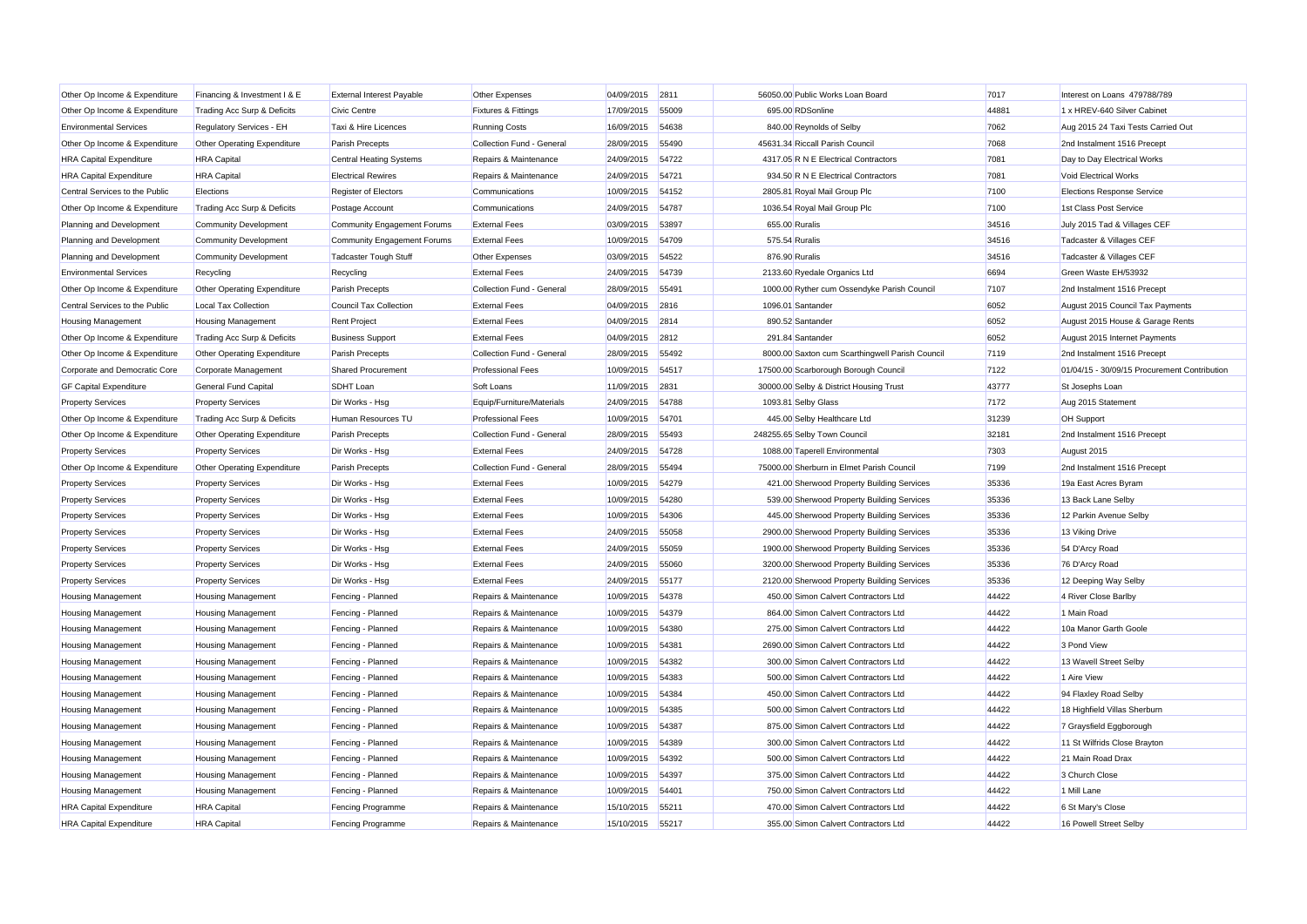| <b>HRA Capital Expenditure</b> | <b>HRA Capital</b>            | Fencing Programme                 | Repairs & Maintenance        | 15/10/2015 55219 |       | 672.00 Simon Calvert Contractors Ltd            | 44422 | 4 Barleyhorn Road                 |
|--------------------------------|-------------------------------|-----------------------------------|------------------------------|------------------|-------|-------------------------------------------------|-------|-----------------------------------|
| <b>HRA Capital Expenditure</b> | <b>HRA Capital</b>            | Fencing Programme                 | Repairs & Maintenance        | 15/10/2015       | 55224 | 420.00 Simon Calvert Contractors Ltd            | 44422 | 23 Barleyhorn Road                |
| <b>HRA Capital Expenditure</b> | <b>HRA Capital</b>            | Fencing Programme                 | Repairs & Maintenance        | 15/10/2015       | 55228 | 470.00 Simon Calvert Contractors Ltd            | 44422 | 76 Wavell Street Selby            |
| <b>HRA Capital Expenditure</b> | <b>HRA Capital</b>            | Fencing Programme                 | Repairs & Maintenance        | 15/10/2015       | 55229 | 350.00 Simon Calvert Contractors Ltd            | 44422 | 91 Woodville Terrace Selby        |
| <b>HRA Capital Expenditure</b> | <b>HRA Capital</b>            | Fencing Programme                 | Repairs & Maintenance        | 15/10/2015       | 55230 | 500.00 Simon Calvert Contractors Ltd            | 44422 | 22 Charles Street Selby           |
| <b>HRA Capital Expenditure</b> | <b>HRA Capital</b>            | Fencing Programme                 | Repairs & Maintenance        | 15/10/2015       | 55231 | 1070.00 Simon Calvert Contractors Ltd           | 44422 | 24 Charles Street Selby           |
| <b>HRA Capital Expenditure</b> | <b>HRA Capital</b>            | Fencing Programme                 | Repairs & Maintenance        | 15/10/2015       | 55234 | 545.00 Simon Calvert Contractors Ltd            | 44422 | 4 Church Row                      |
| <b>HRA Capital Expenditure</b> | <b>HRA Capital</b>            | Fencing Programme                 | Repairs & Maintenance        | 15/10/2015       | 55235 | 386.00 Simon Calvert Contractors Ltd            | 44422 | 44 D'Arcy Road Selby              |
| <b>HRA Capital Expenditure</b> | <b>HRA Capital</b>            | Fencing Programme                 | Repairs & Maintenance        | 15/10/2015       | 55245 | 510.00 Simon Calvert Contractors Ltd            | 44422 | 2 3 4 Main Street Kirk Smeaton    |
| Other Op Income & Expenditure  | Other Operating Expenditure   | Parish Precepts                   | Collection Fund - General    | 28/09/2015       | 55495 | 11875.53 South Milford Parish Council           | 7241  | 2nd Instalment 1516 Precept       |
| <b>Housing General Fund</b>    | <b>Housing Strategy</b>       | PFI Scheme (Housing)              | <b>Other Expenses</b>        | 24/09/2015       | 54741 | 33379.68 South Yorkshire Housing Ass Ltd        | 7239  | Selby PFI for August 2015         |
| Planning and Development       | <b>Planning Policy</b>        | Development Policy Service        | <b>Professional Fees</b>     | 24/09/2015       | 54755 | 2563.75 Spawforths                              | 21478 | Selby Market Towns Study          |
| Planning and Development       | <b>Planning Policy</b>        | Development Policy Service        | <b>Professional Fees</b>     | 24/09/2015       | 54756 | 672.75 Spawforths                               | 21478 | Selby Market Towns Study          |
| Planning and Development       | <b>Planning Policy</b>        | <b>Development Policy Service</b> | <b>Professional Fees</b>     | 24/09/2015       | 54757 | 860.55 Spawforths                               | 21478 | Selby Additional Engagement       |
| <b>Environmental Services</b>  | <b>Trade Waste</b>            | <b>Clinical Waste</b>             | <b>External Fees</b>         | 08/10/2015       | 54930 | 267.85 SRCL Ltd                                 | 7251  | Hazard Waste Disposal             |
| Other Op Income & Expenditure  | Other Operating Expenditure   | Parish Precepts                   | Collection Fund - General    | 28/09/2015       | 55496 | 1921.00 Stillingfleet Parish Council            | 7263  | 2nd Instalment 1516 Precept       |
| Other Op Income & Expenditure  | Other Operating Expenditure   | Parish Precepts                   | Collection Fund - General    | 28/09/2015       | 55497 | 4054.95 Stutton with Hazelwood Parish Council   | 7272  | 2nd Instalment 1516 Precept       |
| Planning and Development       | <b>Community Development</b>  | Northern Comm Eng Forum           | Other Expenses               | 16/09/2015       | 54919 | 500.00 Tadcaster Historical Society             | 44949 | Funding for Riverside Arch Dig    |
| Other Op Income & Expenditure  | Other Operating Expenditure   | Parish Precepts                   | Collection Fund - General    | 28/09/2015       | 55498 | 56073.97 Tadcaster Town Council                 | 7297  | 2nd Instalment 1516 Precept       |
| <b>Property Services</b>       | <b>Property Services</b>      | Dir Works - Hsg                   | <b>External Fees</b>         | 08/10/2015       | 55061 | 330.00 T A M Loughlin                           | 6779  | 11 Parkin Avenue                  |
| <b>Property Services</b>       | <b>Property Services</b>      | Dir Works - Hsg                   | <b>External Fees</b>         | 08/10/2015       | 55062 | 330.00 T A M Loughlin                           | 6779  | 9 Parkin Avenue                   |
| <b>Property Services</b>       | <b>Property Services</b>      | Dir Works - Hsg                   | <b>External Fees</b>         | 08/10/2015       | 55063 | 270.00 T A M Loughlin                           | 6779  | 7 Springhill Court                |
| <b>Property Services</b>       | <b>Property Services</b>      | Dir Works - Hsg                   | <b>External Fees</b>         | 08/10/2015       | 55064 | 270.00 T A M Loughlin                           | 6779  | 21 Rockcliffe Court               |
| Planning and Development       | <b>Development Control</b>    | Development Management            | Printing/Stationery/Gen Exps | 10/09/2015       | 54765 | 3868.00 Telford Planning Associates             | 44921 | APP/N2739/W/15/3009833 Cost Award |
| <b>Environmental Services</b>  | Recycling                     | Recycling                         | <b>External Fees</b>         | 16/09/2015       | 54758 | 11264.54 The Maltings Organic Treatment Ltd     | 35116 | <b>July 2015</b>                  |
| <b>Environmental Services</b>  | Recycling                     | Recycling                         | <b>External Fees</b>         | 16/09/2015       | 54780 | 8450.70 The Maltings Organic Treatment Ltd      | 35116 | August 2015 Green Waste           |
| Other Op Income & Expenditure  | Trading Acc Surp & Deficits   | Planning                          | Direct Salaries & Wages      | 24/09/2015       | 54533 | 2441.43 The Oyster Partnership Ltd              | 43921 | W/E 23/08/15                      |
| Other Op Income & Expenditure  | Trading Acc Surp & Deficits   | Planning                          | Direct Salaries & Wages      | 24/09/2015       | 54534 | 825.00 The Oyster Partnership Ltd               | 43921 | W/E 23/08/15                      |
| Other Op Income & Expenditure  | Trading Acc Surp & Deficits   | Planning                          | Direct Salaries & Wages      | 24/09/2015       | 54734 | 1083.00 The Oyster Partnership Ltd              | 43921 | W/E 30/08/15                      |
| <b>Environmental Services</b>  | Comm Safety (Safety Services) | <b>CS-Partner Contributions</b>   | Other Expenses               | 10/09/2015       | 54719 | 500.00 The Police & Crime Commissioner For      | 44909 | Lifestyle Company Challenge       |
| Other Op Income & Expenditure  | Other Operating Expenditure   | Parish Precepts                   | Collection Fund - General    | 28/09/2015       | 55499 | 2250.00 Thorganby Parish Council                | 7322  | 2nd Instalment 1516 Precept       |
| Other Op Income & Expenditure  | Other Operating Expenditure   | Parish Precepts                   | Collection Fund - General    | 28/09/2015       | 55500 | 21544.71 Thorpe Willoughby Parish Council       | 7324  | 2nd Instalment 1516 Precept       |
| Planning and Development       | <b>Development Control</b>    | Development Management            | Advertising                  | 10/09/2015       | 54372 | 463.36 TMP (Uk) Ltd                             | 5101  | <b>Statutory Advertising</b>      |
| Planning and Development       | <b>Development Control</b>    | Development Management            | Advertising                  | 24/09/2015       | 54502 | 305.54 TMP (Uk) Ltd                             | 5101  | <b>Statutory Advertising</b>      |
| Planning and Development       | <b>Development Control</b>    | Development Management            | Advertising                  | 24/09/2015       | 54503 | 328.00 TMP (Uk) Ltd                             | 5101  | <b>Statutory Advertising</b>      |
| Planning and Development       | <b>Development Control</b>    | Development Management            | Advertising                  | 24/09/2015       | 54747 | 410.44 TMP (Uk) Ltd                             | 5101  | <b>Statutory Advertising</b>      |
| Planning and Development       | Development Control           | Development Management            | Advertising                  | 24/09/2015       | 54748 | 305.54 TMP (Uk) Ltd                             | 5101  | <b>Statutory Advertising</b>      |
| Planning and Development       | Development Control           | Development Management            | Advertising                  | 24/09/2015       | 54749 | 328.00 TMP (Uk) Ltd                             | 5101  | <b>Statutory Advertising</b>      |
| Planning and Development       | <b>Development Control</b>    | Development Management            | Advertising                  | 24/09/2015       | 54906 | 436.00 TMP (Uk) Ltd                             | 5101  | <b>Statutory Advertising</b>      |
| Planning and Development       | Development Control           | Development Management            | Advertising                  | 24/09/2015       | 54908 | 675.04 TMP (Uk) Ltd                             | 5101  | <b>Statutory Advertising</b>      |
| Planning and Development       | <b>Development Control</b>    | Development Management            | Advertising                  | 08/10/2015       | 55162 | 271.34 TMP (Uk) Ltd                             | 5101  | <b>Statutory Advertising</b>      |
| Planning and Development       | <b>Development Control</b>    | Development Management            | Advertising                  | 08/10/2015       | 55163 | 508.00 TMP (Uk) Ltd                             | 5101  | <b>Statutory Advertising</b>      |
| Planning and Development       | <b>Development Control</b>    | Development Management            | Advertising                  | 08/10/2015       | 55164 | 992.56 TMP (Uk) Ltd                             | 5101  | <b>Statutory Advertising</b>      |
| Planning and Development       | <b>Development Control</b>    | Development Management            | <b>Staff Recruitment</b>     | 08/10/2015       | 55160 | 5233.00 TMP (Uk) Ltd                            | 5101  | <b>Recruitment Advertising</b>    |
| Other Op Income & Expenditure  | Other Operating Expenditure   | Parish Precepts                   | Collection Fund - General    | 28/09/2015       | 55501 | 1150.00 Towton Grimston & Kirby Wharfe PC       | 7347  | 2nd Instalment 1516 Precept       |
| <b>GF Capital Expenditure</b>  | <b>General Fund Capital</b>   | P4g Selby Leisure Rebuild         | <b>Professional Fees</b>     | 10/09/2015       | 54520 | 752.00 Turner & Townsend Project Management Ltd | 7368  | Abbey Leisure Professional Fees   |